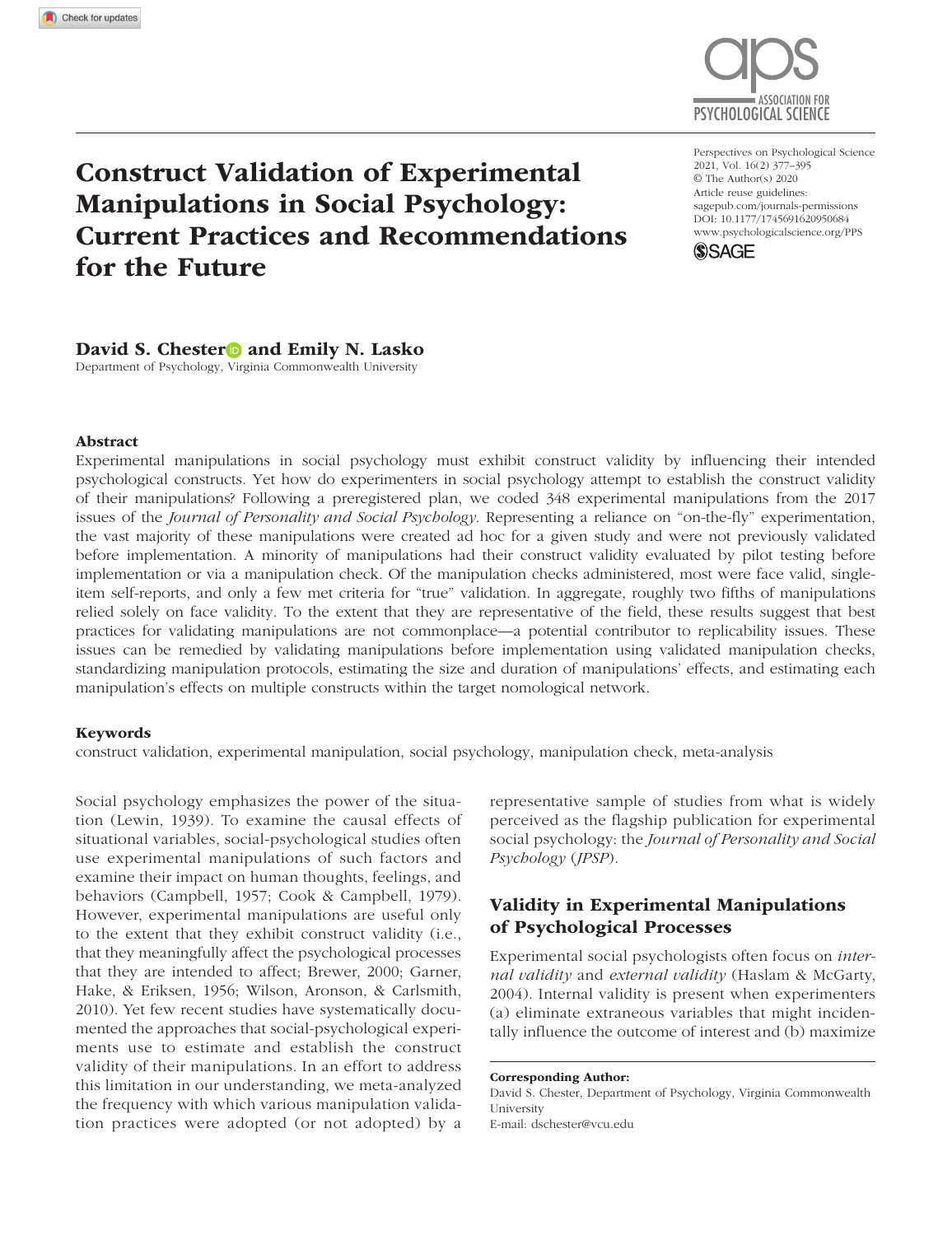features of the experimental manipulation that ensure a precise, causal conduit from manipulation to outcome (Brewer, 2000). Experimenters establish internal validity via practices such as removing sources of experimenter bias and demand characteristics and by cultivating *experimental realism* to maximize the chances that the manipulation is the source of experimental effects and not some unwanted artifact of design (Cook & Campbell, 1979; Wilson et al., 2010). Other efforts are directed toward maximizing external validity to ensure that the experiment captures effects that exist in the real world and that findings of the experiment can generalize to other settings, populations, time periods, and cultures (Highhouse, 2009; c.f. Berkowitz & Donnerstein, 1982; Mook, 1983). Integral to both internal and external validity is a concept most often invoked in the context of clinical assessments and personality questionnaires *construct validity*.

# Psychological Constructs and the Nomological Network

Psychological scientists often seek to measure and manipulate psychological constructs, which are psychological entities constructed by people and not objective realities (Cronbach & Meehl, 1955). Constructs are considered latent because they are readily imperceptible compared with the associated manifestations that are designed to capture (e.g., psychological questionnaires) or influence (e.g., experimental manipulations) them. Latent constructs exist in a nomological (i.e., lawful) network, which is a prescribed array of relationships (or lack thereof) to other constructs (Cronbach & Meehl, 1955). In a nomological network, constructs exist in varying degrees of proximity to one another, with closer proximities reflecting stronger patterns of association. Each construct has its own idiographic network that includes construct-specific arrays of associated constructs and construct-specific patterns of associations with those constructs. The constellations of constructs within each nomological network are articulated by psychological theory (Gray, 2017). Nomological networks, when distilled accurately from strong theory, are the basis of construct validity (Messick, 1995).

# Construct Validity of Psychological Measures

Construct validity is a methodological and philosophical property that largely reflects how accurately a given manifestation of a study has mapped onto a construct's latent nomological network (Borsboom, Mellenbergh, & van Heerden, 2004; Embretson, 1983; Strauss & Smith, 2009). Conventionally, construct validity has been largely invoked in the context of psychological measurement, assessment, and tests. In this context, construct validity is present when a manifest psychological measure (a) accurately quantifies its intended latent psychological construct, (b) shares theoretically appropriate associations with other latent variables in that construct's nomological network, and (c) does not capture confounding extraneous latent constructs (Cronbach & Meehl, 1955; Messick, 1995; Fig. 1). According to modern standards in psychology, construct validity does not pertain to a property of a given measure or the scores derived from it but instead to the uses and interpretations of the scores that are derived from the measure (American Educational Research Association, American Psychological Association, & National Council on Measurement in Education, 2014).

As depicted in Figure 1, a measure of a given construct (e.g., a scale that measures feelings of rejection) should exhibit a pattern of associations with theoretically linked variables (e.g., positive correlations with pain and shame, negative correlations with happiness) and null associations with variables outside of the nomological network (e.g., awe).

# Estimating the Construct Validity of Psychological Measures

The process of testing the construct validity of measures is well defined (for an overview, see Flake, Pek, & Hehman, 2017). First, investigators should conduct a comprehensive literature review to define the properties of the construct, prominent theories of the construct, and its associated nomological network (Simms, 2008). This substantive portion of construct validation and research design more broadly is perhaps the most crucial (and often neglected) aspect. Rigorous theoretical work is needed before constructing a measure to ensure that the manifestation of the measure accurately captures the full range of the construct, distinguishes it from related constructs, and includes measures of other constructs to test the construct's nomological network (Benson, 1998; Loevinger, 1957; Zumbo & Chan, 2014).

Second, researchers apply their theoretical understanding to design the content of the measure to capture the breadth and depth of the construct (i.e., content validity; Haynes, Richard, & Kubany, 1995), often in consultation with experts outside of the study team. Third, this preliminary measure is administered, and empirical analyses (e.g., item-response theory, exploratory and confirmatory factor analyses) are used on the resulting data to (a) ensure that the measure's data structure exhibits the expected form, (b) select content with good empirical qualities, and (c) ensure the measure is invariant across the groups it should be invariant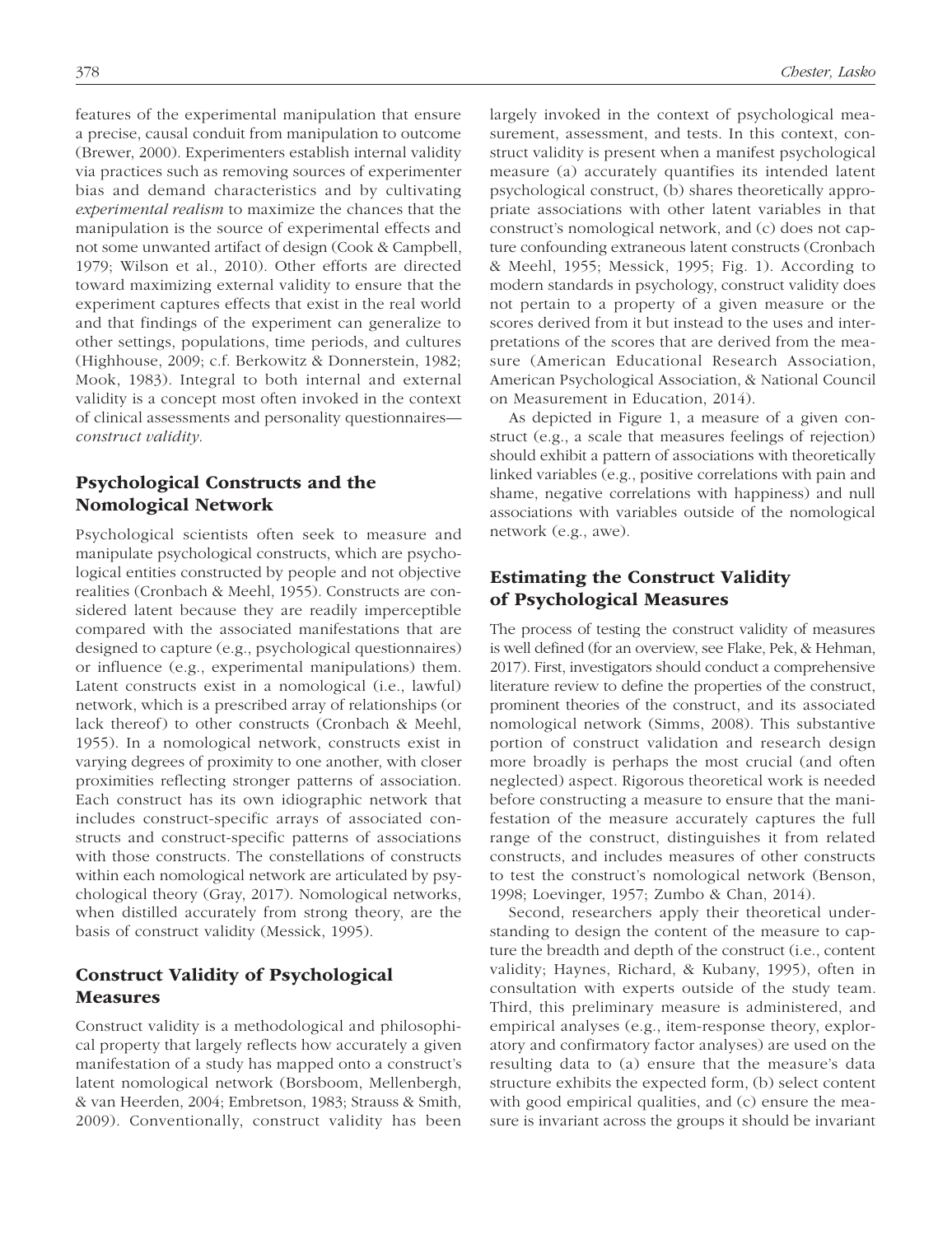

Fig. 1. Schematic depiction of a hypothetical nomological network surrounding the construct of rejection. Plus signs depict positive associations; minus signs depict negative associations. Greater numbers of plus signs and thicker arrows depict stronger associations and effects.

across (Clark & Watson, 2019). Fourth, a refined version of the measure is administered alongside other measures to ensure that it (a) positively corresponds to measures of the same or similar constructs (i.e., convergent validity), (b) negatively or weakly corresponds to measures of different or dissimilar constructs (i.e., discriminant validity), (c) is linked to theoretically appropriate real-world outcomes (i.e., criterion validity), and (d) differs across groups as it should (G. T. Smith, 2005). Measures that meet these stringent psychometric criteria can be said to exhibit construct validity (i.e., they measure the construct they are intended to measure and do not capture problematically large amounts of unintended constructs). Yet how do these concepts and practices translate to experimental manipulations of psychological processes?

## Construct Validity of Psychological Manipulations

Construct validity is not confined to psychometrics and is a crucial element in experimental psychology (Cook & Campbell, 1979). Translated to an experimental setting, construct validity is present when a manifest psychological manipulation (a) accurately and causally affects its intended latent psychological construct in the intended direction, (b) exerts theoretically appropriate effects on other latent variables in that construct's nomological network, and (c) does not affect or weakly affects confounding extraneous latent constructs (Campbell, 1957; Shadish, Cook, & Campbell, 2002). This desired pattern of effects is illustrated in a phenomenon we deem the nomological shockwave.

## *The nomological shockwave*

In a nomological shockwave, a psychological manipulation (e.g., a social-rejection manipulation; Chester, DeWall, & Pond, 2016) exerts its initial and strongest causal effects on the target latent construct in the intended direction (e.g., greatly increased feelings of rejection; Fig. 2). This change in the target construct then ripples out through that construct's latent nomological network—causally affecting related constructs in ways that reflect the degree and strength of their latent associations with the target construct. More specifically, the shockwave exerts stronger effects on constructs that are closer to the manipulation's point of impact (e.g., moderately increased pain). Conversely, the shockwave's effects get progressively weaker as the theoretical distance from the target construct increases (e.g., modestly increased shame, modestly reduced happiness). The shockwave will not reach constructs that lie beyond the target construct's nomological network (e.g., no effect on awe). Back in the manifest domain, these latent shockwave effects are then captured with a manipulation check and the various discriminant validity checks that are causally affected by the latent nomological shockwave.

#### *Internal versus construct validity*

Construct validity differs from another type of validity that is critical for experimental manipulations—internal validity. Internal validity reflects the extent to which the intended aspects of the manifest experimental manipulation—and not some artifact(s) of the research methodology—exerted a causal effect on an outcome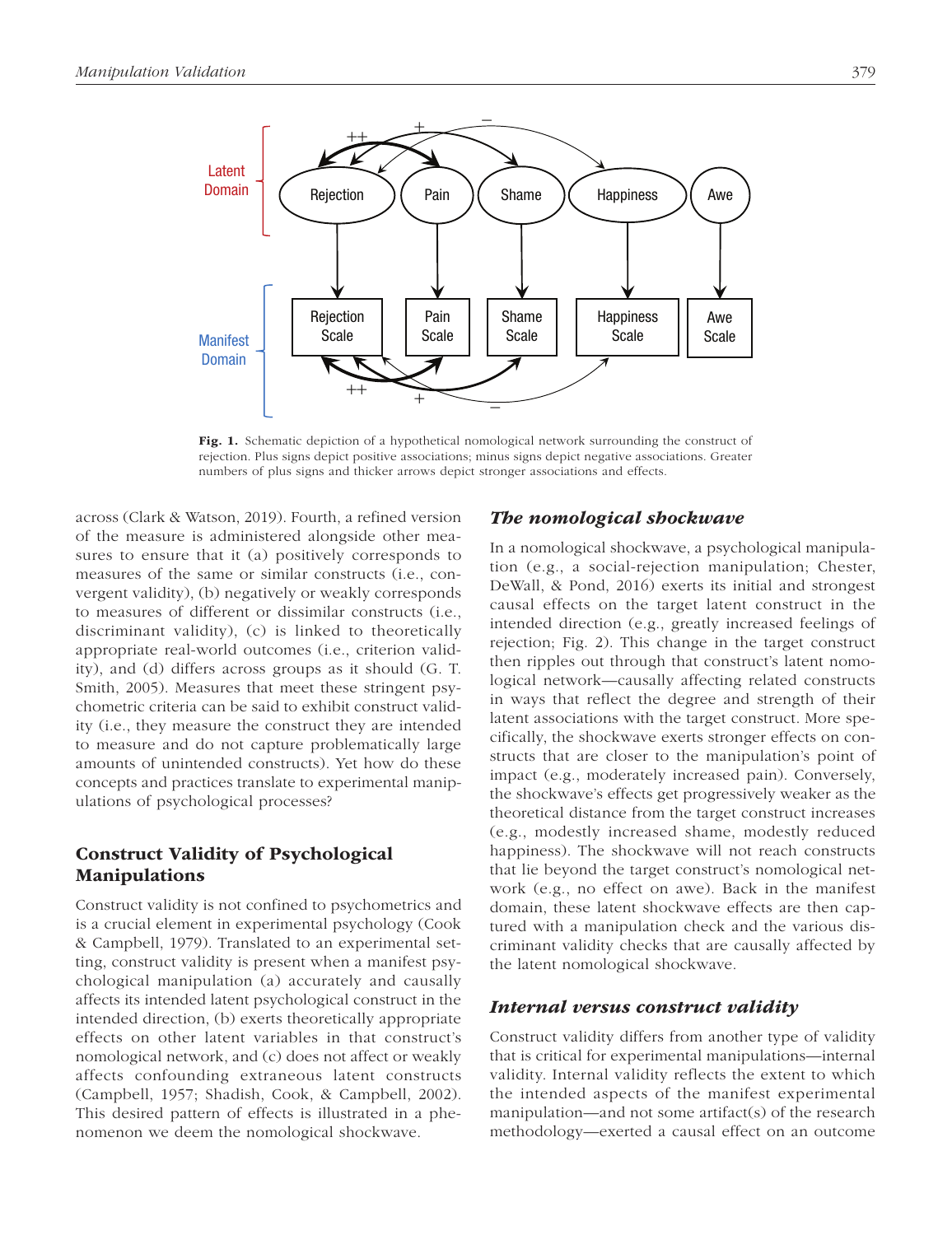

Fig. 2. Schematic depiction of a hypothetical nomological shockwave elicited by a constructvalid social-rejection manipulation. Plus signs depict positive effects; minus signs depict negative effects. Greater numbers of plus signs and thicker arrows depict stronger associations and effects.

(Campbell, 1957; Shadish et al., 2002; Wilson et al., 2010). Threats to internal validity include unintended differences between the participants in the experimental conditions, participant attrition and fatigue over the course of the experiment, environmental and experimenter effects that undermine the manipulation, measures that are not valid or reliable, and participant awareness (of the experiment's hypotheses, of deceptive elements of the study, or that they are being studied; Shadish et al., 2002; Wilson et al., 2010). Each of these issues can elicit spurious effects that are not due to the intended aspects of the experimental manipulation.

Although construct validity requires that the causal chain of events from manipulation to outcome effect was intact (i.e., that the manipulation possessed internal validity), its focus is on the ability of the manipulation to affect the intended constructs in the intended manner (Shadish et al., 2002). In other words, internal validity ensures that the manipulation's effect was causal, whereas construct validity ensures that the manipulation's effect was accurate. Threats to a manipulation's construct validity are *instrumental incidentals*—or confounding aspects of the manipulation that elicited the intended cause in the targeted constructs but were not the aspects of the manipulation that were intended to elicit that effect (Campbell, 1969). For instance, imagine that an experimental condition (e.g., writing an essay that recalls an experience of rejection) was compared with an inappropriate control condition (e.g., writing an essay that tells a story of a brave and adorable otter). This manipulation design would cause an intended increase in rejection, but this effect would be due to both the intended aspect of the manipulation (i.e., the rejection-related content of the essay) and unintended, confounding aspects as well (e.g., positive attitudes toward brave and adorable otters, ease of writing about a fictional character). Another threat to construct validity is a lack specificity, in which a manipulation exerts a similarly sized impact on a broad array of constructs instead of isolating the target construct (e.g., a rejection manipulation that also increases sadness and anger to the same extent as it does feelings of rejection). An experimental manipulation with construct validity will exert its intended, targeted effects on the intended, specific constructs only through theoretically appropriate aspects of the manipulation (Reichardt, 2006).

Whereas internal validity can be established before testing the construct validity of a manipulation, construct validity first requires that a manipulation exhibit internal validity. Indeed, if an experimental artifact caused by some other aspect of the experiment (e.g., participant selection bias caused by a lack of random assignment) was the actual and unintended source of an observed experimental effect, then it is impossible to claim that the manipulation is what affected the target construct (Cook & Campbell, 1979). This is akin to how psychological questionnaires can have internal consistency among their items without exhibiting construct validity, yet the construct validity of this measure requires the presence of internal consistency. The process through which measures are validated can be instructive for determining how to establish the construct validity of experimental manipulations.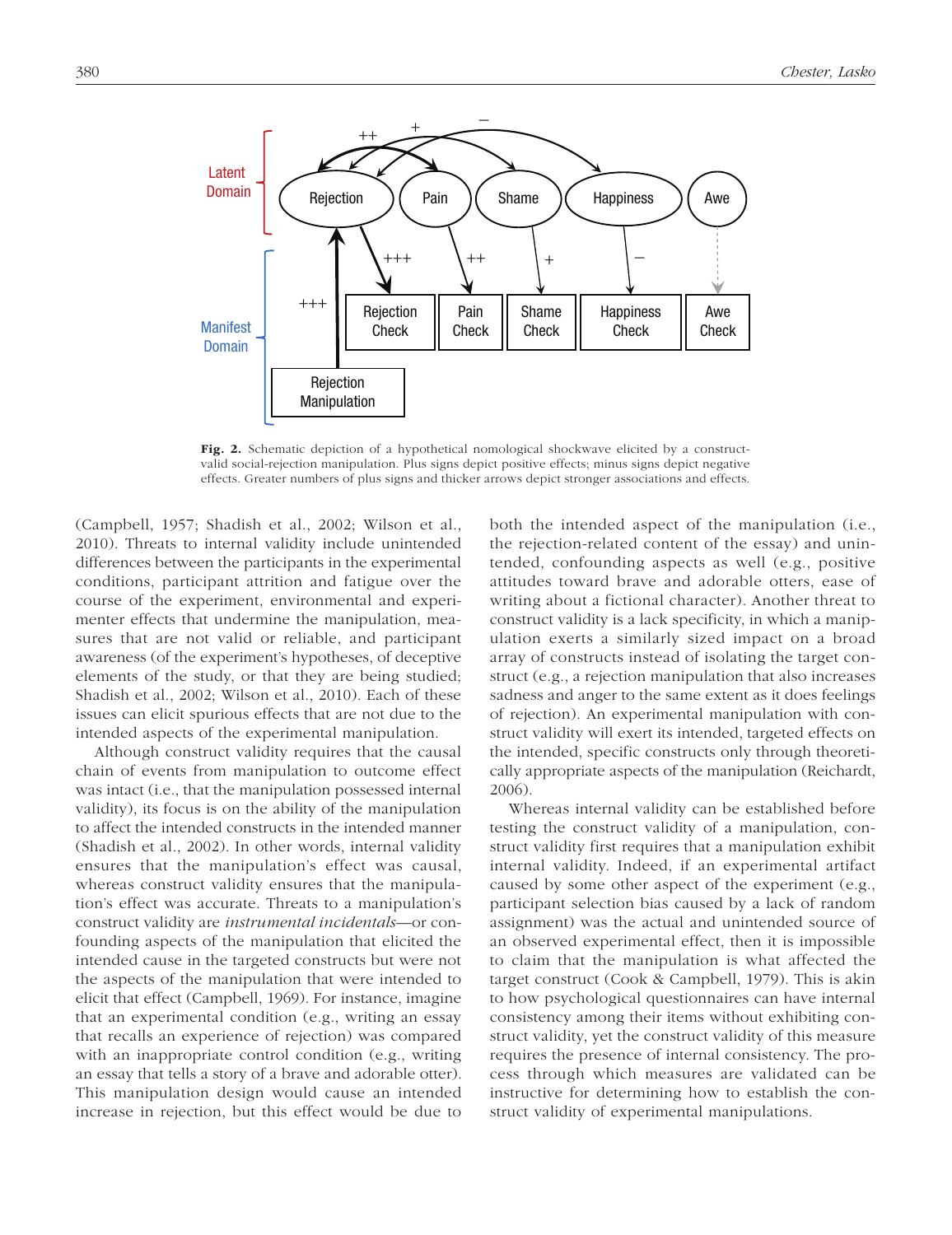# Current Construct Validity Practices for Psychological Manipulations

A survey of the literature on experimental manipulation in social psychology revealed three primary approaches to establishing that a given manipulation has construct validity. These approaches do not map neatly onto the process through which psychological measures are validated, an issue we return to in the Discussion.

# *Use of previously validated manipulations*

The simplest means of establishing the validity of a manipulation is to replicate one that has been already validated in previous research. Many experimental paradigms are frequently reused in other investigations and modified for other purposes. For instance, the seminal article that introduced the Cyberball social-rejection paradigm has been cited more than 1,900 times (Williams, Cheung, & Choi, 2000). However, the value of using previous manipulations is predicated on the extent to which they were adequately validated in such preexisting work. Previously used manipulations, whether they have been validated or not, are often modified before implementation (e.g., the identities of the Cyberball partners are varied; Gonsalkorale & Williams, 2007) or are conceptually replicated by implementing the manipulation through an entirely different paradigm (e.g., being left out of an online chatroom instead of a balltossing game; Donate et al., 2017). These conceptual replications are important means for establishing the ability of the manipulated construct's ability to exert its effects irrespective of the manifest characteristics of the manipulation. However, conceptual replication cannot alone establish construct validity.

# *Pilot validity studies*

Whether a manipulation is newly created or acquired from a prior publication, authors often test them before implementation in hypothesis testing. This practice entails conducting at least one separate pilot study of the manipulation outside of the context of the full study procedure (Ellsworth & Gonzalez, 2003). Such pilot studies are used to examine various aspects of the manipulation, from its feasibility to participant comprehension of the instructions to various forms of validity. Of particular interest to the current research, pilot validity studies (a subset of the broader pilot-study category) estimate the manipulation's effect on the target construct (i.e., they test the manipulation's construct validity). In this way, pilot validity studies are a hybrid of experimental pilot studies and the validation studies used by clinical and personality psychologists who examine the psychometric properties of new measures using the steps we previously outlined.

Pilot validity testing of a new manipulation is an essential step in ensuring that the manipulation has the intended effect on a target manipulation check and to rule out confounding processes (Wilson et al., 2010). Pilot validity testing can also estimate the magnitude and duration of the intended effect. If the effect is so small or transient that it is nearly impossible to detect or if the effect is so strong or long-lasting that it produces ceiling effects or excessive distress among participants, then the manipulation can be altered to address these issues and repiloted. If deception is used, suspicion probes can be included in a pilot study to estimate whether the deception was perceived by the participants (Blackhart, Brown, Clark, Pierce, & Shell, 2012). Even if the manipulation has been acquired from previous work, pilot validity testing is a crucial way of ensuring that the protocol has been accurately re-created and that the validity of the manipulation has been replicated (Ellsworth & Gonzalez, 2003). Because all of these factors have an immense impact on whether a given manipulation will affect its target construct, pilot validity studies are an important means of ensuring the construct validity of a manipulation.

## *Manipulation checks*

A diverse array of measurements fall under the umbrella term *manipulation check*. The overarching theme of such measures is to ensure that a given manipulation had its intended effect (Hauser, Ellsworth, & Gonzalez, 2018). We adopt a more narrow definition to conform to the topic of construct validity; that is, manipulation checks are measures of the construct that the manipulation is intended to affect. This definition excludes attention checks, comprehension checks, and other forms of instructional manipulation checks (Oppenheimer, Meyvis, & Davidenko, 2009), as they do not explicitly quantify the target construct. These instructional manipulation checks are useful tools, especially because they can identify construct-irrelevant variance that is caused by the manipulation. However, our current focus on construct validity entails that we apply the term manipulation check to measures of a manipulation's target construct. We refer to measures of different constructs that are used to ensure that a given manipulation did not exert similarly robust effects onto other, nontarget constructs as *discriminant validity checks.* Discriminant validity checks are specific to each investigation and should include theoretically related constructs to the target construct so that the manipulation's specificity and nomological shockwave can be estimated.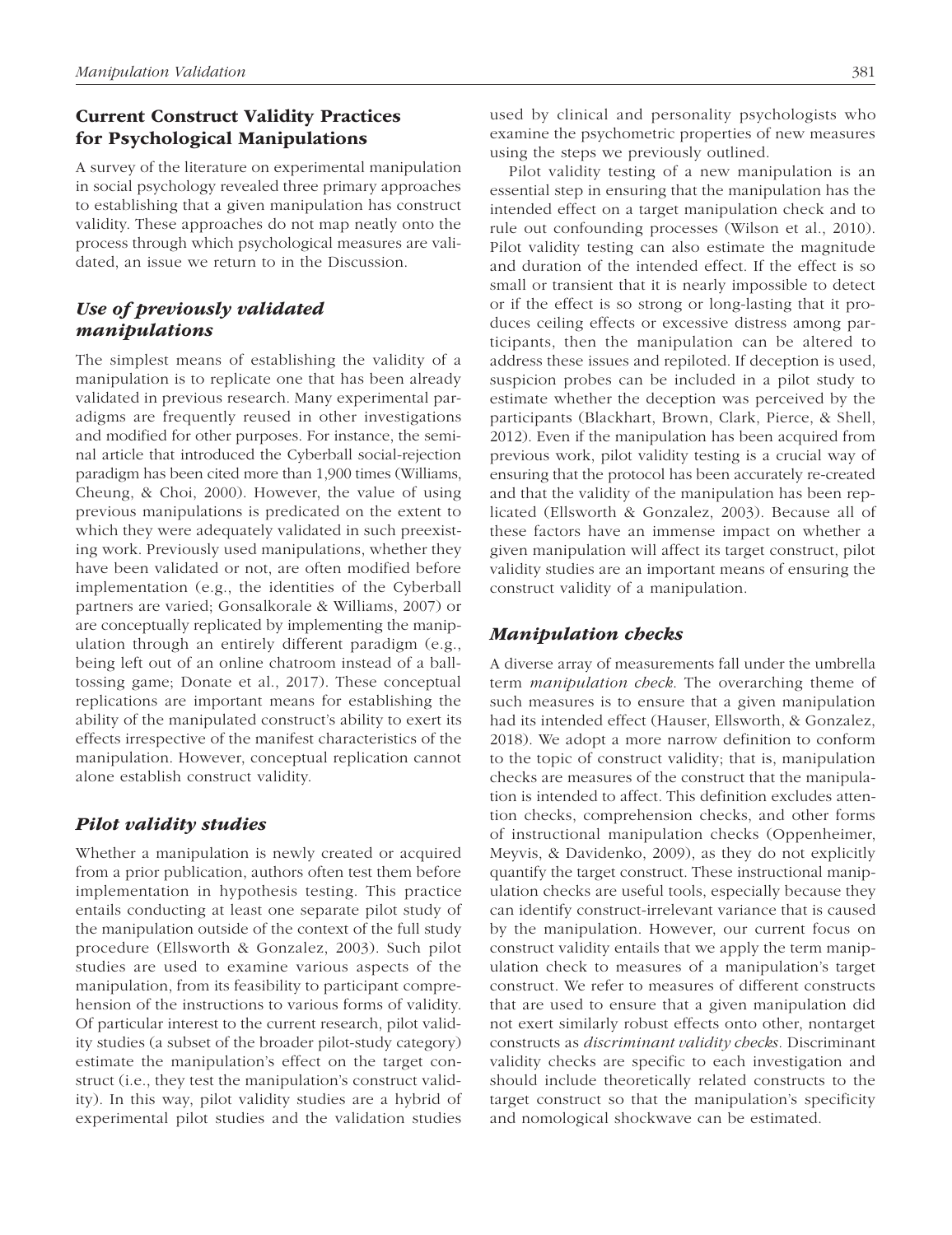Many articles have debated the utility and validity of manipulation checks, with some scholars arguing for their exclusion (Fayant, Sigall, Lemonnier, Retsin, & Alexopoulos, 2017; Sigall & Mills, 1998). Indeed, manipulation checks can have unintended consequences (e.g., drawing participants' attention to deceptive elements of the experiment, interrupting naturally unfolding psychological processes). Minimally intrusive validation assessments are thus preferable to overt selfreport scales (Hauser et al., 2018). Although many such challenges remain with the use of manipulation checks, they are a necessary source of construct validity data that an empirical science cannot forego. Without manipulation checks, the validity of experimental manipulations would be asserted by weaker forms of validity (e.g., face validity) that are deeply flawed when used as the sole basis for construct validity (Grand, Ryan, Schmitt, & Hmurovic, 2010). In an ideal world, such manipulation checks would be validated according to best psychometric practices (see Flake et al., 2017). Without validated manipulation checks, it is uncertain what construct the given check is capturing. An apparently "successful" manipulation check could thus be an artifact of another construct entirely.

#### The Current Research

The current research was purposed with a central descriptive aim related to construct validation practices for experimental manipulations in social psychology: document the frequency with which manipulations were (a) acquired from previous research or newly created, (b) paired with a pilot validity study, and/or (c) paired with a manipulation check. It was impractical to estimate whether each manipulation that was acquired from previous research was adequately validated by that prior work, so we gave authors the benefit of the doubt and assumed that the research that they cited alongside their manipulations presented sufficient evidence of the manipulation's construct validity. It is likely, given the findings from the current research, that many of these cited articles did not report sufficient evidence for the manipulation's construct validity. Therefore, this is a relatively liberal criterion that probably overestimates the extent to which manipulations have been truly validated.

We focused on social psychology because of its heavy reliance on experimental manipulations, our membership in this field, and this field's ongoing reckoning with replication issues that may result, in part, from experimental practices. We hope that other experimentally focused fields such as cognitive and developmental psychology, economics, management, marketing, and neuroscience may glean insights into their own manipulation validation practices and standards from this investigation. Further, clinical and counseling psychologists might learn approaches to improving the construct validity of clinical trials, which are similar to experiments in many ways.

In addition to these descriptive analyses, we also empirically examined several important qualities of pilot validity studies and manipulation checks. There is only a sparse amount of research on these topics, so we aimed to fill this gap in our understanding. Given the widespread evidence for publication bias in the field of psychology (Head, Holman, Lanfear, Kahn, & Jennions, 2015), our primary goal in these analyses was to estimate the extent to which pilot and manipulationcheck effects are affected by such biases. First, we tested the evidentiary value of these effects via *p*-curve analyses to estimate the extent to which pilot validity studies and manipulation checks capture "true" underlying effects and are not merely the result of publication bias and questionable research practices (Simonsohn, Nelson, & Simmons, 2014). Second, *p*-curve analyses estimated the statistical power of these reported pilot validity and check effects to examine whether longstanding claims that pilot validity studies in social psychology are underpowered (Albers & Lakens, 2018; Kraemer, Mintz, Noda, Tinklenberg, & Yesavage, 2006). Third, we used conventional meta-analyses to estimate the average size and heterogeneity of pilot validity study and manipulation-check effects, useful information for future power analyses. Fourth, these metaanalyses also estimated the presence of publication bias to establish the extent to which pilot validity studies and manipulation checks are selectively reported on the basis of the favorability of their results.

Finally, we returned to our descriptive approach to examine the presence of suspicion probes in the literature. Given the crucial role of suspicion probes in many social-psychological experiments (Blackhart et al., 2012; Nichols & Edlund, 2015), we examined whether manipulations were associated with a suspicion probe and whether "suspicious" participants (i.e., those who had suspicions about the purpose of the study) were retained or excluded from analyses.

#### Method

#### *Literature search strategy*

We conducted our literature search within *JPSP*, a journal that is often reputed to be the flagship journal of experimental social psychology. We limited our search to a single year of publication (as in Flake et al., 2017), selecting the year 2017 because it was recent enough to reflect current practices in the field. Our preregistration plan stated that we would examine Volume 113 of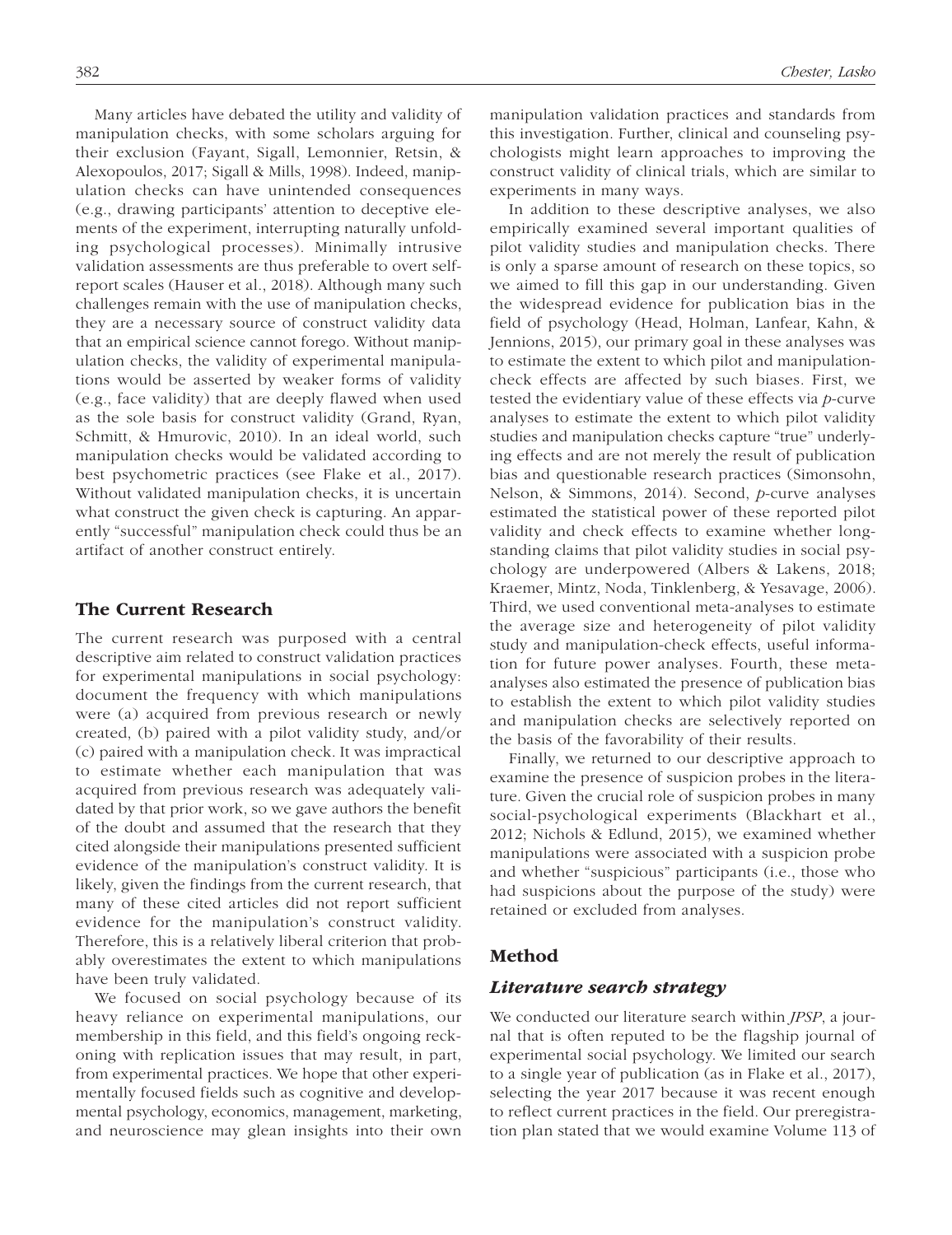*JPSP*, limiting our coding procedures to the two experimentally focused sections: "Attitudes and Social Cognition" and "Interpersonal Relations and Group Processes." We excluded the "Personality Processes and Individual Differences" section of *JPSP* because of its focus on measurement rather than manipulation. However, we deviated from our preregistration plan by also including Volume 112 in our analysis to increase our sample size and therefore our confidence in our findings.

#### *Inclusion criteria*

We sought first to identify every experimental manipulation within the articles that fell within our search. In our initial preregistration plan, we defined experimental manipulations as any systematic alteration of a study's procedure meant to change a specific psychological construct. However, this definition did not always provide clear guidance in many instances in which a systematically altered aspect of a given study might or might not constitute an experimental manipulation. The ambiguity around many of these early decisions caused us to rapidly deem it impossible to implement this definition in any rigorous or objective manner. Instead, we revised our preregistration plan to follow two simple heuristics. First, we decided that a study aspect would be deemed an experimental manipulation if it had been described by the authors as a manipulation. This approach lifted the burden of determining whether a given aspect of a study was a true manipulation from the coders and instead allowed a given article's authors, their peer reviewers, and editor to determine whether something could be accurately described as an experimental manipulation. Second, if participants were randomly assigned to different treatments or conditions, this aspect of the study procedure would be considered an experimental manipulation, as random assignment is the core aspect of experimental manipulation (Wilson et al., 2010). We deviated from our preregistration plans by deciding to exclude studies from our analyses that were not presented as part of the main sequence of hypothesis-testing studies in each article (e.g., pilot studies). This deviation was motivated by the realization that pilot validity studies were often provided as the very sources of purported validity evidence we sought to identify for each article's main experiments and therefore should be examined separately.

#### *Coding strategy*

We coded every experimental manipulation for several criteria that either provided descriptive detail or spoke to the evidence put forward for the construct validity of the manipulation.

*Coding process.* All manipulations were coded independently because both authors possess considerable expertise and training in experimental social psychology, research methodology, and construct validation. We met frequently throughout the coding process to identify coding discrepancies. Such discrepancies were reviewed until we both agreed on one coding outcome (as in Flake et al., 2017). Before such discrepancy reviews and meetings, we each created 459 codes of the nine key coded variables of our meta-analysis (e.g., whether a given study included a manipulation, how many manipulations were included in each study, whether a manipulation was paired with a manipulation check) from the first 11 articles in our literature review. In an exploratory fashion, we examined the interrater agreement in these initial codes (459 codes per rater  $\times$  2 raters = 918 codes; 102 codes per coded variable), which were uncontaminated because we had yet to meet and conduct a discrepancy review. These initial codes exhibited substantial interrater agreement across all coded variables ( $\kappa$  = .89). Interrater agreement estimates for each of the uncontaminated coded variables are presented below.

*Condition number and type.* Each manipulation was coded for the number of conditions it contained ( $\kappa$  = .94) and whether it was administered in a between- or within-participants fashion ( $\kappa$  = .92). Deviating from our preregistration plan, we also coded whether each of the between-participants manipulations were described as randomly assigning participants to each condition of the manipulation ( $\kappa = .63$ ).

*Use in prior research.* We coded each manipulation for whether the manipulation was paired with a citation that indicated the manipulation was acquired from previously published research ( $\kappa = .84$ ). If this was not the case, we assumed that the manipulation was uniquely created for the given study. Manipulations that were acquired from prior publications were then coded for whether the authors stated that the manipulations were modified from the referenced version of the manipulation ( $\kappa$  = .75). It is important to note that we did not code for or select manipulations on the basis of whether that manipulation had been previously validated by the cited work. We refrained from doing so because (a) each cited manipulation could have required a laborious search through a trail of citations to find evidence of validation and (b) simply citing an article in which the manipulation was previously used is likely an implicit argument that the manipulation has been validated by that work.

*Pilot validity studies.* As a deviation from our preregistration plans, we also coded each manipulation for whether the manipulation's construct validity was pilot-tested. More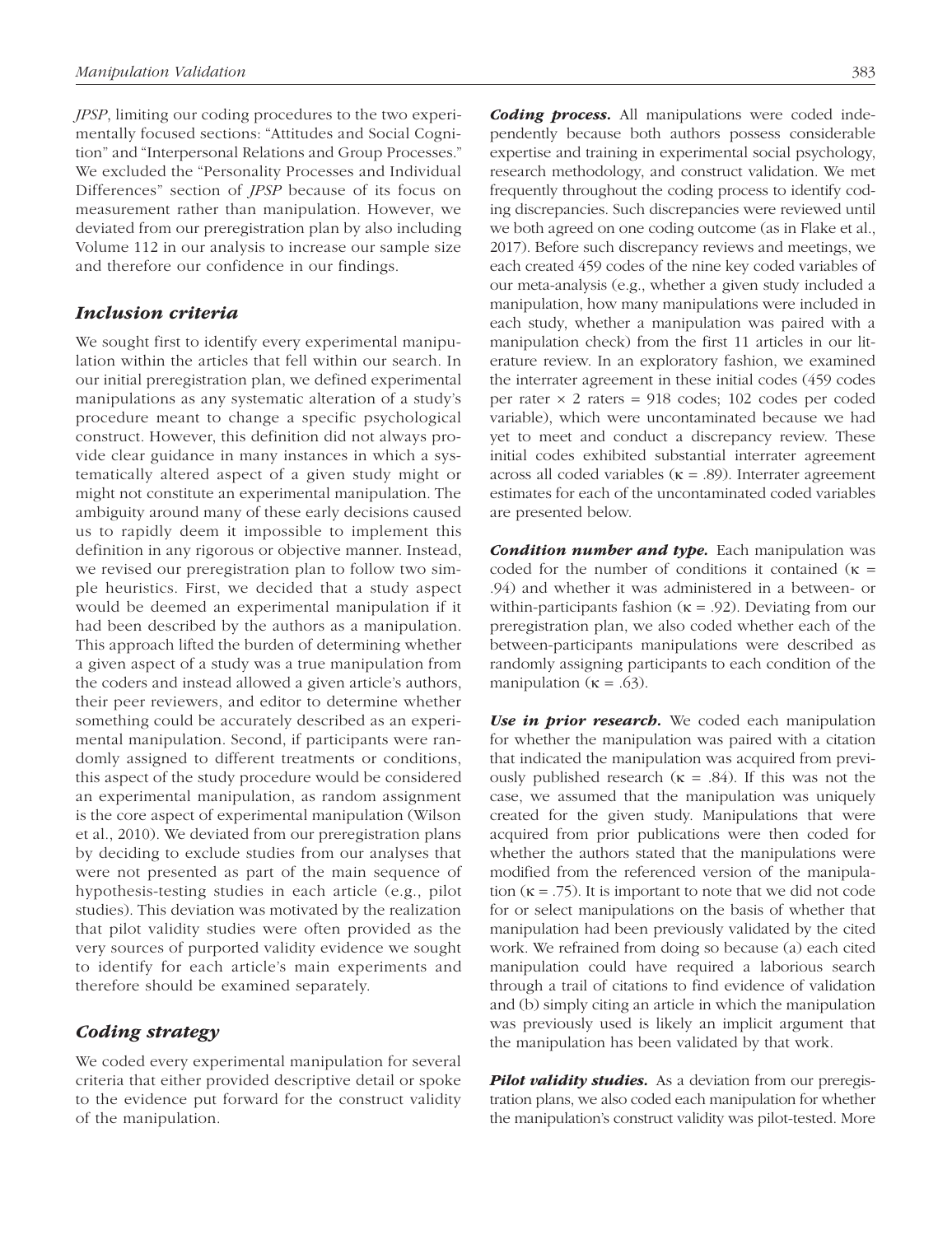specifically, we coded whether each manipulation was paired with any pilot validity studies that empirically tested the effect of the manipulation on the intended construct (i.e., tested the manipulation's construct validity;  $\kappa = .91$ ).

*Manipulation checks.* Each manipulation was coded for whether a manipulation check was used ( $\kappa = .88$ ). If such a check were used, we coded the form of the manipulation check (e.g., self-report measure) and whether it was validated in previously published research or was created uniquely for the given study and not validated. We did not rely on authors to make this determination; that is, we did not deem a measure a manipulation check simply because the authors of an article referred to it as such, and we did not exclude a measure from consideration as a manipulation check simply because the authors did not refer to it as such. Instead, we defined a manipulation check as any measure of the construct that the given manipulation was intended to influence (Hauser et al., 2018; Lench, Taylor, & Bench, 2014) and included any measure that met this criterion. This process therefore excluded instructional manipulation checks and other measures that authors deemed manipulation checks but did not actually assess the construct that the manipulation was designed to alter (as in Lench et al., 2014). For each manipulation check we identified, we then coded the form that it took (e.g., self-report questionnaire) and the number of measurements that composed it (e.g., the number of items in the questionnaire).

**Suspicion probes.** We also coded for whether investigators assessed for participant suspicion of their manipulation  $(\kappa = .92)$ . If such a suspicion probe were used, we coded the form that it took and whether participants who were deemed suspicious were excluded from analyses ( $\kappa$  = .92).

## **Results**

The "Attitudes and Social Cognition" and "Interpersonal Relations and Group Processes" sections of Volumes 112 and 113 of *JPSP* contained 58 articles. Four of these articles were excluded because they were meta-analyses or nonempirical, leaving 54 articles that summarized 355 independent studies. Of these studies, 244 (68.73%) presented at least one experimental manipulation for a total of 348 experimental manipulations acquired from 49 articles.

#### *Manipulations per study*

The majority of studies that contained experimental manipulations reported one (66.80%) or two (25.00%) manipulations, although there was considerable variability in the number of manipulations per study (*M* = 1.43,  $SD = 0.68$ , mode = 1, range = 1–4).

#### *Conditions per manipulation*

The majority of studies reported two (82.18%) or three (12.64%) conditions for each manipulation, although we observed wide variation in the number of conditions per manipulation ( $M = 2.30$ ,  $SD = 0.98$ , mode = 2, range = 2–13).

## *Between- versus within-participants designs*

The overwhelming majority of manipulations were conducted in a between-participants (94.54%) rather than within-participants (5.46%) manner. Variability in the number of conditions was observed in both within- and between-participants manipulations. These frequencies are depicted in Figure 3, which is an alluvial plot created with SankeyMATIC ([https://github.com/nowthis/](https://github.com/nowthis/sankeymatic) [sankeymatic\)](https://github.com/nowthis/sankeymatic). Alluvial plots visually mimic the flow of rivers into an alluvial fan of smaller tributaries. These figures depict how frequency distributions fall from left to right into a hierarchy of categories. In each plot, a full distribution originates on the left side that then "flows" to the right into different categories whose width is based on the proportion assigned to that initial category. These streams then flow into even more specific subcategories on the basis of their proportions in an additional category.

## *Manipulation validation practices*

Only a modest majority of the manipulations (*n* = 202; 58.04%) were accompanied by at least one of the following sources of purported validity evidence: a citation indicating that the manipulation was used in prior research, a pilot validity study, or a manipulation check (for a breakdown of these statistics, see Table 1 and Fig. 4). Pilot validity study analyses were not preregistered and therefore exploratory.

*Citations from previous publications.* Of all manipulations, 67 (19.25%) were paired with a citation that indicated the manipulation was used in previously published research. Of these cited manipulations, 16 (23.88%) were described as being modified in some way from their original version. The majority of the remaining 51 cited manipulations were not described in a way in which it was clear whether they had been modified from the original citation. Therefore, the number of modified manipulations provided here may be an underestimation of their presence in the larger body of research.

*Manipulation checks.* Across all manipulations, 127 (36.49%) were accompanied by a manipulation-check measure. These 127 manipulation checks took the form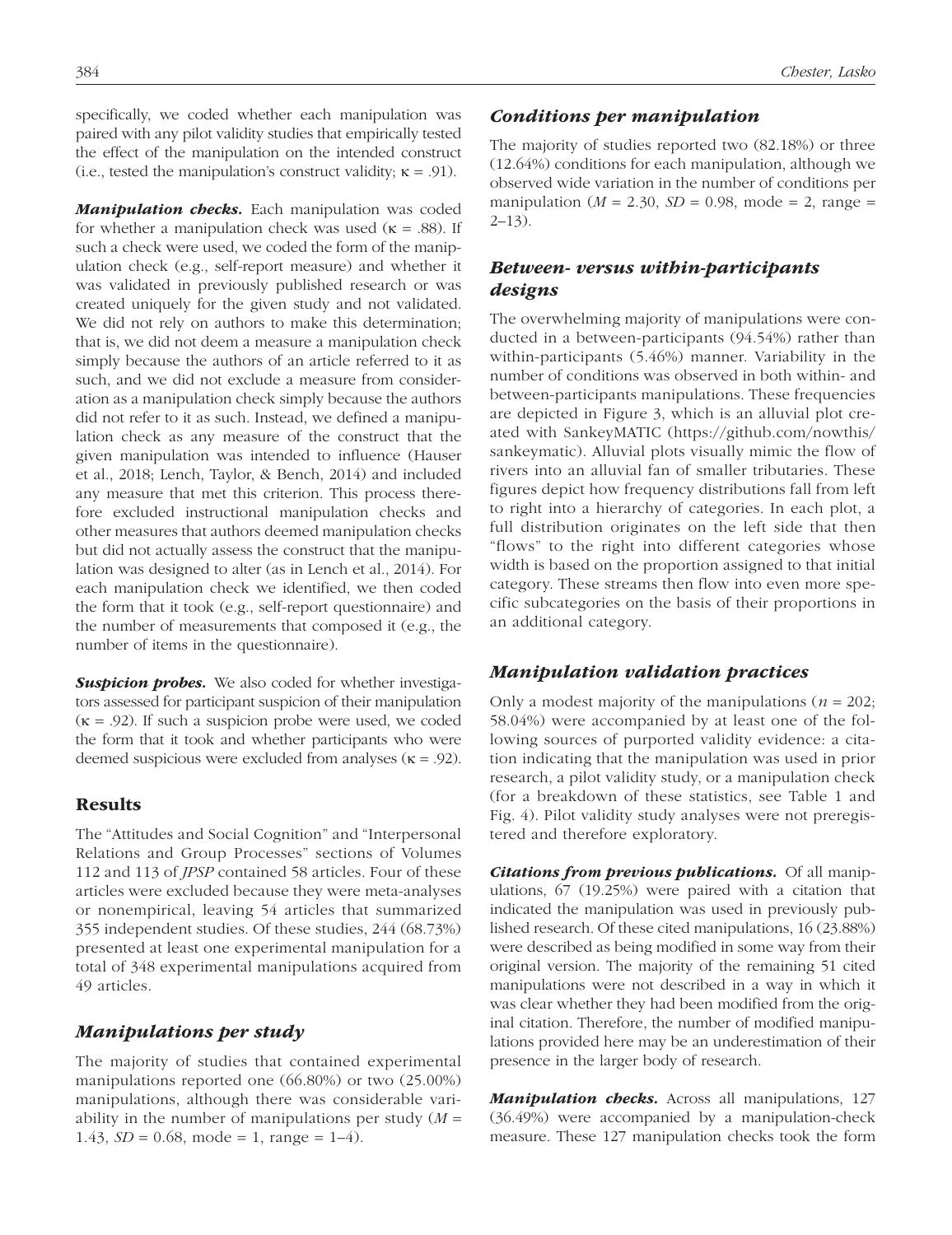

Fig. 3. Alluvial plot of condition frequencies by condition type.

of self-report questionnaires (*n* = 105; 82.68%), coded behavior (*n* = 3; 2.36%), behavioral-task performance (*n* = 9; 7.09%), or an unspecified format (*n* = 10; 7.87%; Fig. 5). Of the 105 self-report manipulation-check questionnaires, 68 (64.76%) consisted of only a single item; the rest included a range of items,  $M = 1.68$ ,  $SD = 1.27$ ,  $range = 1 - 10$  (Fig. 5).

## *Suspicion probes*

Of all manipulations, only 31 (8.90%) were accompanied by a suspicion probe. Probing procedures were invariably described in vague terms (e.g., "a funnel interview"), and no experimenter scripts or sample materials were provided that gave any further detail. Of these probed manipulations, only five (16.10%) from two articles reported that they excluded suspicious participants from analyses. The exact criteria for what determined whether a participant was suspicious were not provided in any of these cases, and the impact of excluding these participants was not estimated.

## *Exploratory analyses*

*Random assignment.* We found that 205 (62.31%) of between-participants manipulations declared that participants were randomly assigned to conditions. No articles described the method they used to randomly assign participants.

Table 1. Frequencies and Percentages of the Number of Manipulations That Were Presented Alongside Each Type of Purported Validity Evidence

|                             | Without citation              |                           | With citation            |                         |
|-----------------------------|-------------------------------|---------------------------|--------------------------|-------------------------|
|                             | Not piloted                   | Piloted                   | Not Piloted              | Piloted                 |
| Without check<br>With check | 146 (41.96%)<br>$63(18.10\%)$ | 35 (10.06%)<br>37(10.63%) | 36 (10.34%)<br>26(7.47%) | 4(1.15%)<br>$1(0.29\%)$ |

Note: The types of validity evidence were a citation indicating that the manipulation had been used in prior research, a pilot validity study, and/or a manipulation check.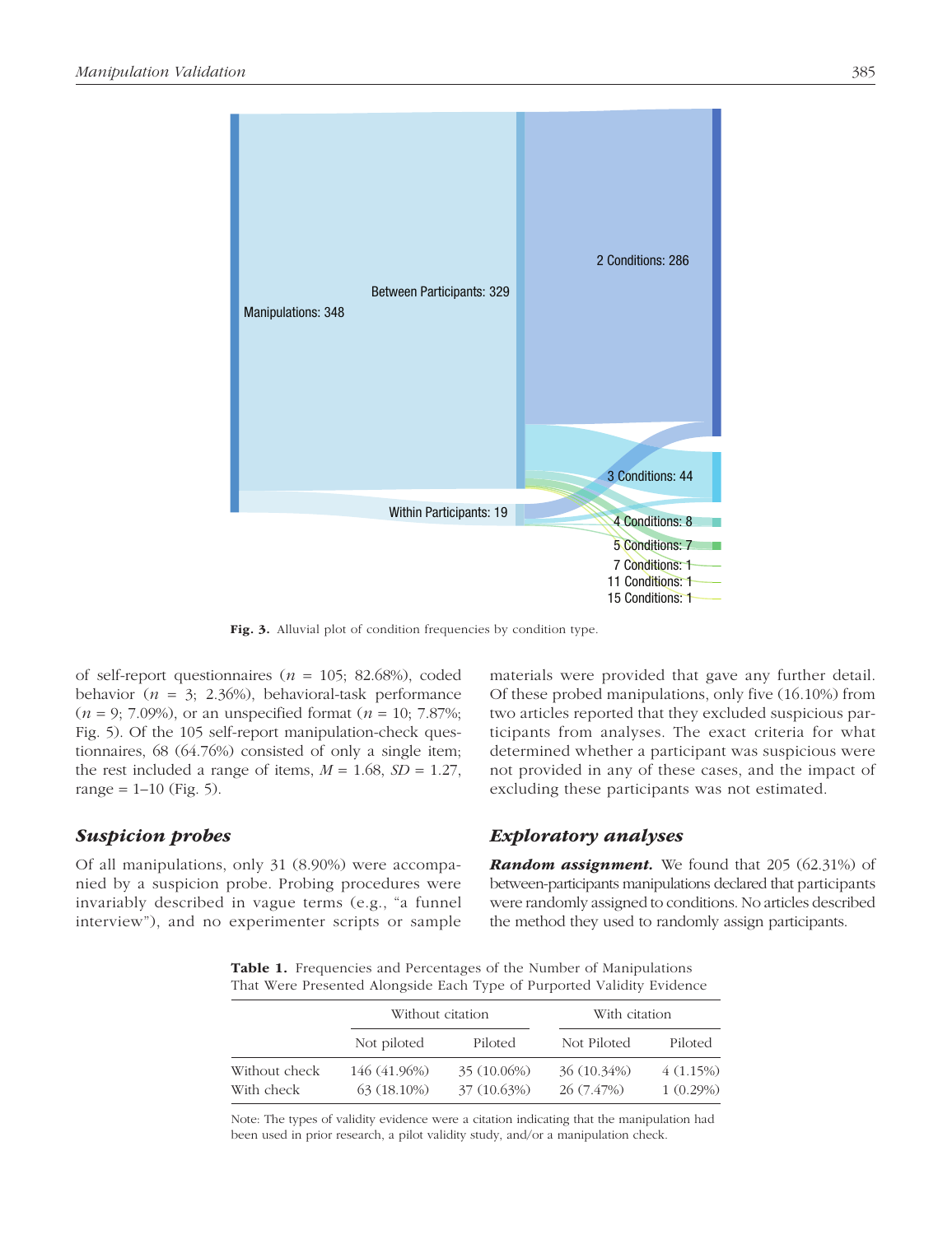

Fig. 4. Alluvial plot depicting distributions of the types of purported validity evidence reported for each manipulation.

*Pilot validity study meta-analyses.* Pilot validity studies were reported as purported validity evidence for 77 (22.13%) of all manipulations. However, the majority of these studies did not report inferential statistics, described the results too vaguely to identify the target effect, or were drawn from overlapping samples of participants. The results of pilot validity studies were often summarized in a qualitative fashion without accompanying inferential statistics or methodological details (e.g., "pilot testing suggested that the effect . . . tended to be large"; Gill & Cerce, 2017, p. 364). *P*-curve analyses based on the 15 pilot-validity-study effects that we could extract revealed that pilot validity studies exhibited remarkable evidentiary value and were statistically powered at 99% (Fig. 6).

Exploratory random-effects meta-analyses on 14 of the Fisher's *Z*-transformed pilot validity effects (one effect could not be translated into an effect-size estimate) revealed an overall medium-to-large effect size, *r* = .46, 95% confidence interval (CI) = [.34, .59], *SE* =  $.06, Z = 7.28, p < .001$ , with significant underlying interstudy heterogeneity,  $Q(13) = 136.70$ ,  $p < .001$ . The average sample size of these studies was 186.47, which explains the high statistical power we observed for such relatively strong effects. Minimal evidence was found for publication bias in pilot validity studies (see the Supplemental Material available online).

*Manipulation-check meta-analyses.* Of the 127 manipulations with manipulation checks, six did not report the results of the manipulation check, and 14 others reported incomplete inferential statistics (e.g., a range of *p* values, no test statistics), making it difficult to verify the veracity of the claims. From these manipulation checks, 82 independent manipulation-check effects were extracted and submitted to exploratory *p*-curve analyses, which revealed that manipulation checks exhibited remarkable evidentiary value and were statistically powered at 99% (Fig. 7).

Exploratory random-effects meta-analyses on these Fisher's *Z*-transformed manipulation-check effects revealed an overall medium-to-large effect size, *r* = .55, 95% CI = [.48, .62], *SE* = .03, *Z* = 16.31, *p* < .001, with significant underlying interstudy heterogeneity, *Q*(81) = 2,167.90,  $p < .001$ . The average sample size of these studies was 304.79, which explains the high statistical power we observed for such relatively strong effects. No evidence was found for publication bias (see the Supplemental Material).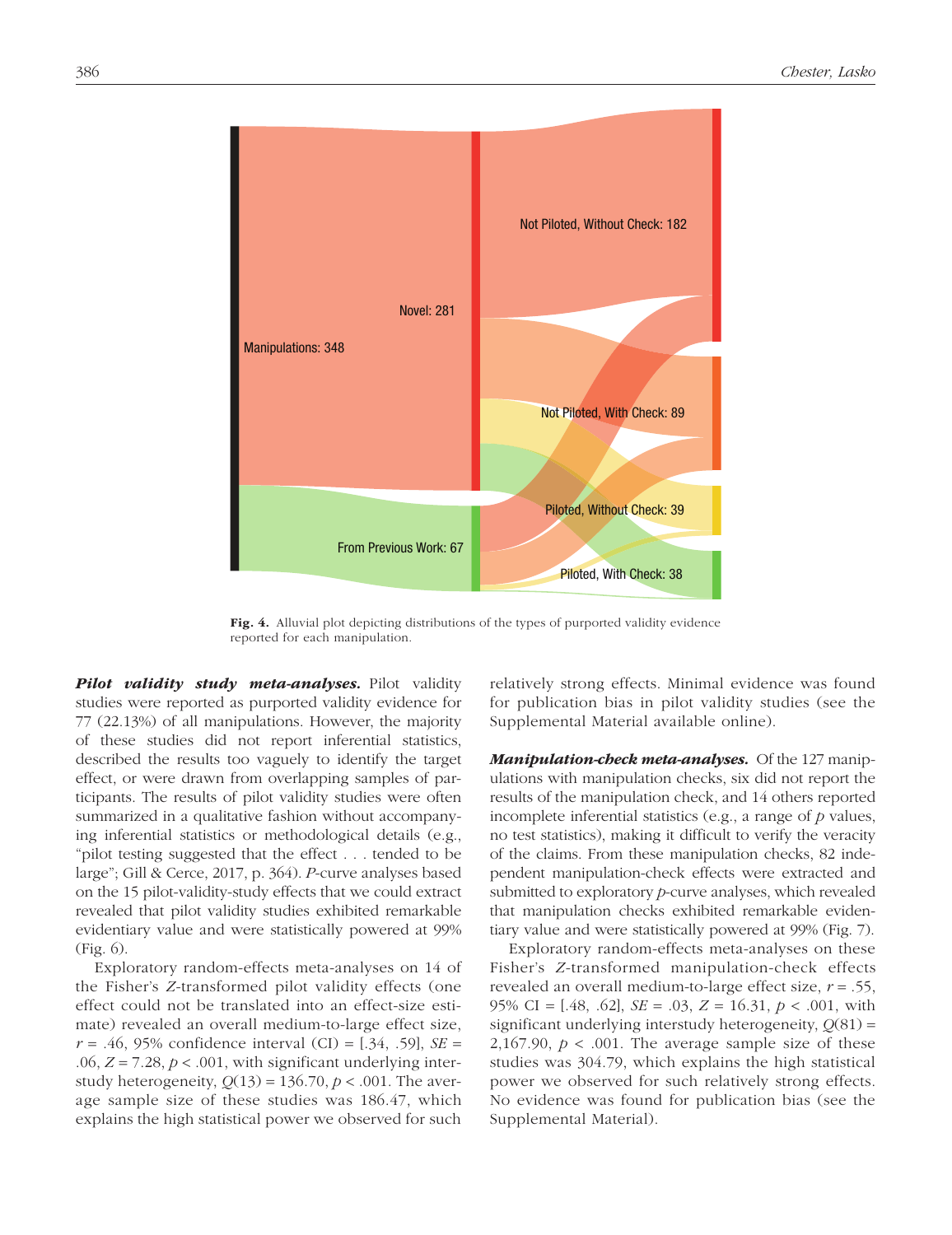

Fig. 5. Alluvial plot depicting distributions of the types of manipulation-check measures reported for each manipulation and numbers of self-report items.

*Internal consistency of manipulation checks.* Among the 37 manipulation checks that took the form of multiple-item self-report scales, exact Cronbach's alphas were provided for 18 (48.65%) of them, and these estimates mostly exhibited sufficient internal consistency (*M* = .83, *SD* = .12, range = .49–.98).

*Validity of manipulation checks.* Only eight of all of the manipulation checks (6.30%) were accompanied by a citation indicating that the check was acquired from previous research. After reading the cited validity evidence for each case, only six (4.27%) manipulation checks actually met the criteria for established validation, taking the forms of the Need-Threat Scale (Williams, 2009) and the Positive and Negative Affect Schedule (Watson, Clark, & Tellegen, 1988).

## **Discussion**

Construct-valid measures in psychology can accurately capture the target construct while excluding extraneous variables (Borsboom et al., 2004; Cronbach & Meehl, 1955; Embretson, 1983; Strauss & Smith, 2009). Such construct validity is not limited to psychometrics but applies equally to experimental manipulations of psychological processes. Indeed, construct-valid manipulations must affect their intended construct in the intended way and not exert their effect via confounding variables (Cook & Campbell, 1979). To better understand the current practices through which experimental social psychologists provide evidence that their manipulations possess construct validity, we examined published articles from *JPSP*.

Chief among our findings was that approximately 42% of experimental manipulations were paired with no evidence beyond the face validity of their underlying construct validity—no citations, no pilot validity testing, and no manipulation checks. Indeed, the most common approach was to present no construct validity evidence whatsoever. To the extent that this estimate generalizes across the field, this suggests that social psychology's experimental foundations rest on considerably unknown ground instead of empirical adamant. In what follows, we highlight other key findings from each domain of our meta-analysis while providing recommendations for future practice in the hope of improving the state of experimental psychological science.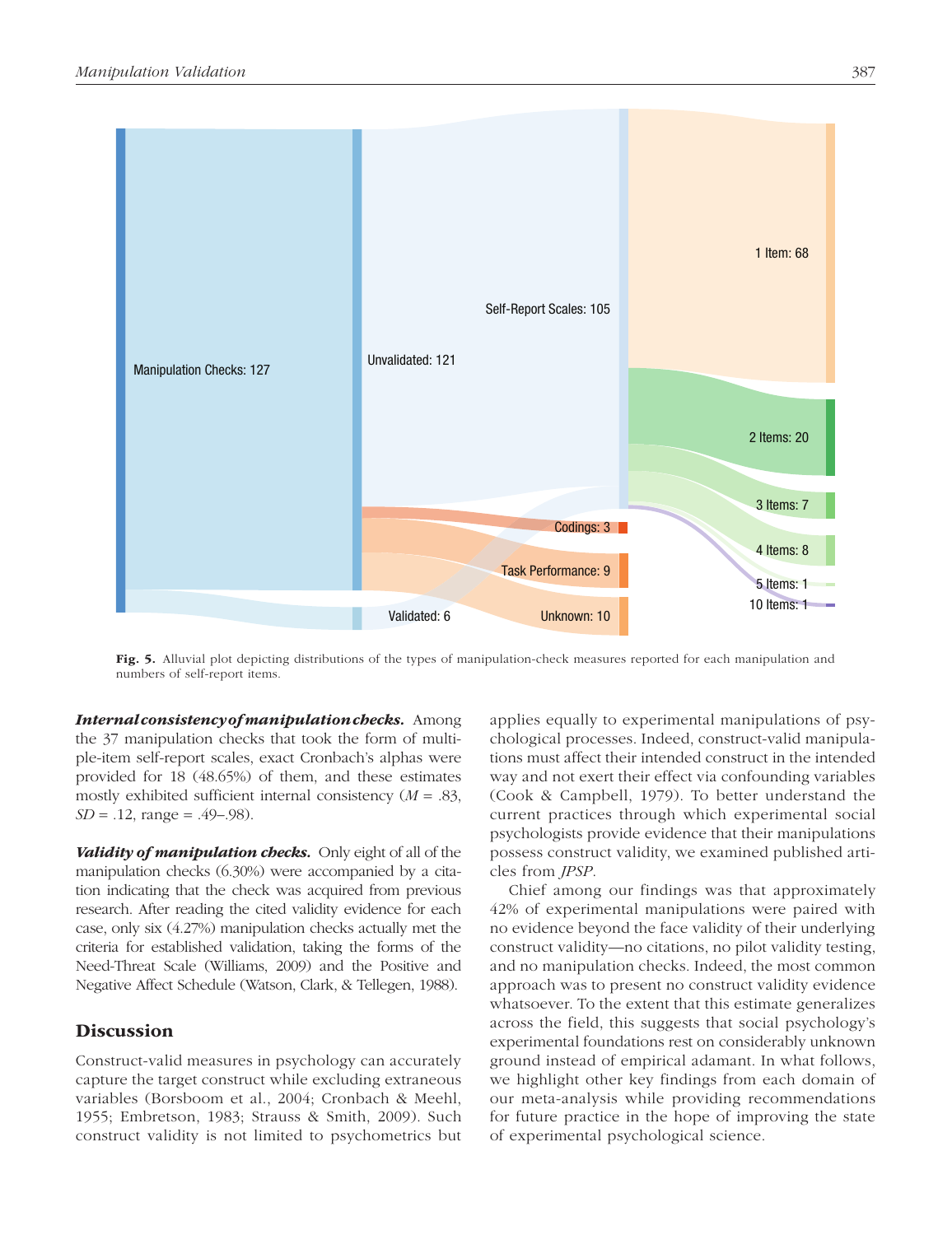

Note: The observed p-curve includes 15 statistically significant ( $p < .05$ ) results, of which 15 are  $p < .025$ . There were no non-significant results entered.

Fig. 6. Results of the *p*-curve analysis on pilot-validity-study effects.

# *Prevalence and complexity of experimental manipulations*

At first glance, we find that experimental manipulation is alive and well in social psychology. A little more than two thirds of the studies we reviewed had at least one experimental manipulation. Suggesting a preference for simplicity, more than 90% of studies with manipulations used only one or two manipulations, and a similar number of manipulations contained only two or three conditions. This prevalence of relatively simple experimental designs is promising because exceedingly complex designs (e.g.,  $a$  2  $\times$  3  $\times$  2 factorial design) undermine statistical power and inflate Type I and II error rates (R. A. Smith, Levine, Lachlan, & Fediuk, 2002).

# *Between- versus within-participants designs*

More than 90% of manipulations were conducted in a between-participants manner, demonstrating a neglect of within-participants experimental designs. Withinparticipants designs can better maximize statistical power compared with between-participants designs (Aberson, 2019). The overreliance we observed on between-participants designs may thus undermine the overall power of the findings from experimental social psychology. However, many manipulations may simply be impossible to present in a repeated measures fashion without undermining the internal validity thereof.

# *Random assignment and the lack of detail in descriptions of manipulations*

Of the between-participants manipulations, a considerable number (approximately two fifths) failed to mention whether participants were randomly assigned to their experimental conditions. Given that random assignment is a necessary condition for a true experimental manipulation (Cook & Campbell, 1979; Wilson et al., 2010), explicit statements of what assignment procedure was used to place participants in their given condition should be included in every report of experimental results. Furthermore, none of the manipulations that mentioned random assignment to a condition described precisely what procedure was used to randomize the assignment process. Without this information, it is impossible to know whether the condition assignment was truly randomized or the randomization procedure could have introduced a systematic bias of some kind. Relatedly, we did not determine whether or how within-participants manipulations randomized the order of the conditions across participants. Future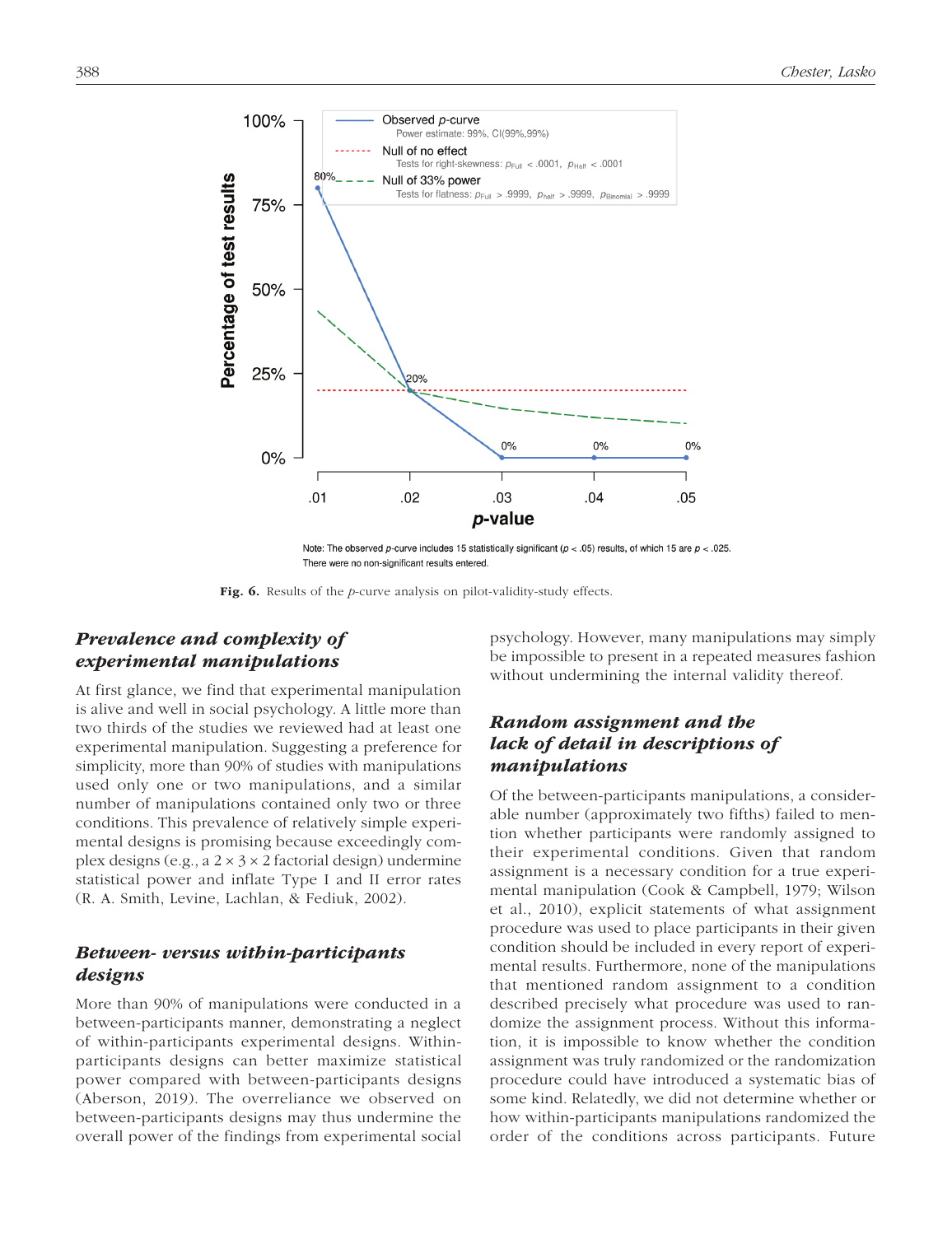

Note: The observed p-curve includes 96 statistically significant ( $p < .05$ ) results, of which 91 are  $p < .025$ . There were 2 additional results entered but excluded from  $p$ -curve because they were  $p > .05$ 

Fig. 7. Results of the *p*-curve analysis of manipulation-check effects.

research would benefit from examining the prevalence of these practices and their impact on the construct validity of within-participants manipulations.

This lack of information about random assignment reflected a much more general lack of basic information that authors provided about their manipulations. It was often the case that manuscripts did not even mention the validity information we sought. Pilot validity studies and manipulation checks were frequently described in a cursory fashion and failed to provide the necessary methodological detail and inferential statistics. More transparency is needed to evaluate each manipulation's validity and for researchers to replicate the procedure in their own labs. Toward this end, we have created a checklist of information that we hope peer reviewers will apply to new research to ensure that each manipulation, manipulation check, and pilot validity study is described in sufficient detail (see the appendix). We further encourage experimenters to use this checklist to adequately detail these important aspects of their experimental methodology.

## *Previously used versus on-the-fly manipulations*

Approximately 80% of manipulations were not acquired from previous research and were instead created ad hoc for a given study. This suggests that researchers rely heavily on "on-the fly" manipulations (term adapted from Flake et al., 2017), in which ad hoc manipulations are routinely created from scratch to fit the parameters of a given study. The prevalence of this on-the-fly manipulation is almost twice that of on-the-fly measurements in social and personality psychology (~46%; Flake et al., 2017). This prevalence rate may be inflated by a tendency for authors to simply fail to provide such citations for manipulations that have, in fact, been implemented in prior publications. We encourage experimenters to cite publications that empirically examine the validity of their manipulations whenever they exist. These ad hoc procedures appear to acutely afflict experimental designs, and future work is needed to determine the reasons underlying this disproportionate practice.

The field's reliance on creating manipulations de novo is concerning. This practice means that much time and resources are spent on creating new manipulations instead of implementing and improving on existing, validated manipulations. This tendency toward on-thefly manipulation may reflect psychological science's bias toward novelty and away from replicating past research (Neuliep & Crandall, 1993), which has known adverse consequences (Open Science Collaboration, 2015). We therefore recommend that experimenters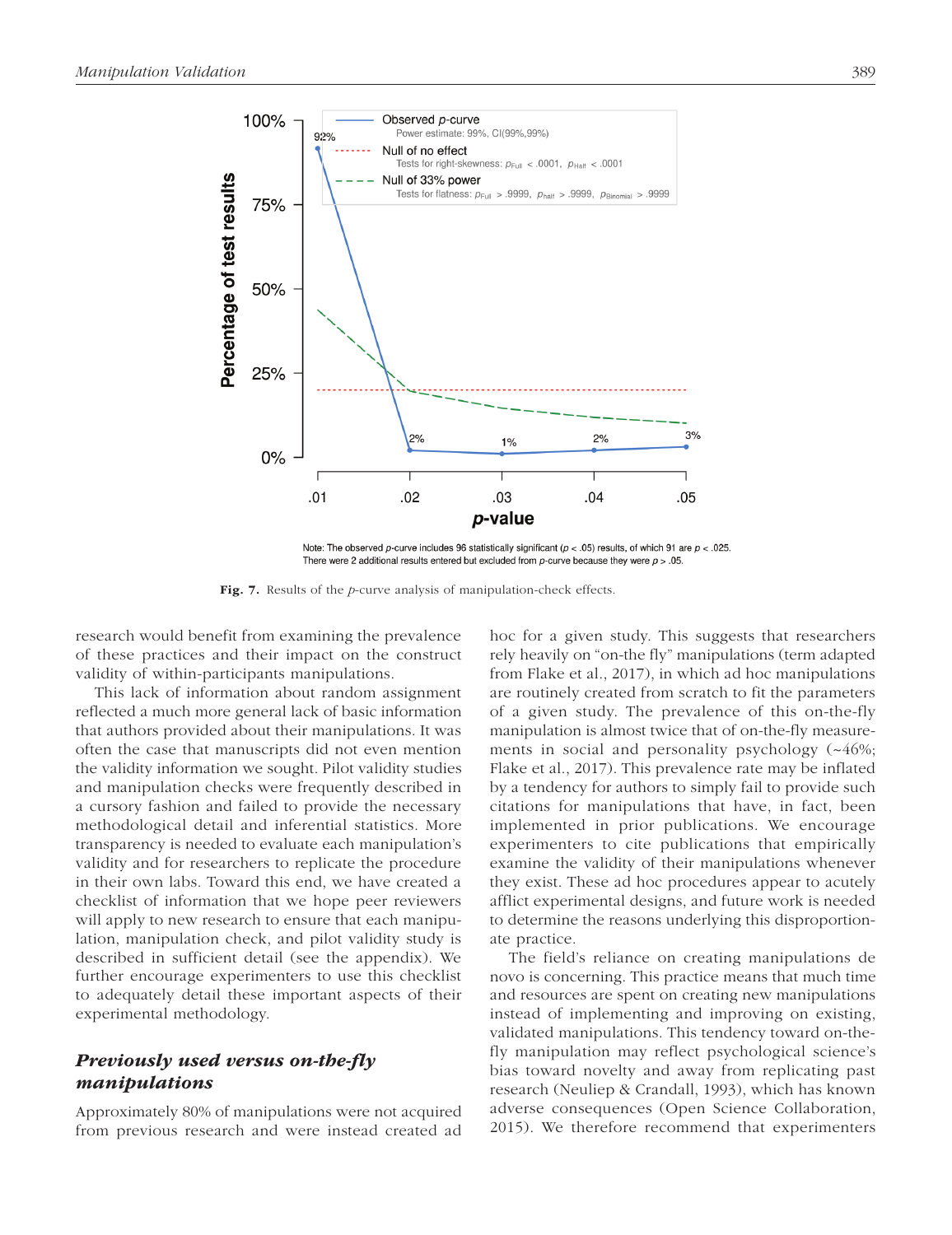avoid on-the-fly manipulation and instead use existing, previously validated manipulations whenever possible (Recommendation 1), although we concede that not many such manipulations are likely available.

Of the relatively small number of manipulations that were acquired from previous research, roughly one fourth were modified from their original form. This is likely an underestimation of modification rates, as none of the articles we coded explicitly stated that their manipulation was not modified in any way. Modification rates may thus be considerably higher. This practice can have consequences, as modifying a manipulation undermines the established validity of that manipulation, just as modifying a questionnaire often requires it to be revalidated (Flake et al., 2017). This practice of unvalidated modification compounds these issues when the original manipulation that has been modified was never validated itself. We therefore recommend that experimenters avoid modifying previously validated manipulations whenever possible (Recommendation 2A). When modification is unavoidable, we recommend that investigators revalidate the modified manipulation before implementation (Recommendation 2B).

We realize that Recommendations 1 and 2 are likely to be difficult to adhere to given the pessimistic nature of our findings. Indeed, it is difficult to avoid on-the-fly manipulation development and modification when there are no validated versions of a given manipulation already in existence. However, we are optimistic that if experimenters begin to improve their validation practices this will not be an issue for long. These recommendations are given with that bright future in mind.

## *Pilot validity testing*

Approximately one in five manipulations were associated with a pilot validity study before implementation in hypothesis testing. This low adoption rate of pilot validity studies suggests that the practice of pilot validity testing is somewhat rare, which is problematic because such testing is a critical means of establishing the construct validity of a manipulation (Ellsworth & Gonzalez, 2003; Wilson et al., 2010). Pilot validity testing has several advantages over simply including manipulation checks during hypothesis testing. First, pilot validity testing prevents unwanted effects of a manipulation check from intruding on other aspects of the study (Hauser et al., 2018). Second, pilot validity studies allow for changes to be made to the manipulation to optimize its effects before it is implemented. Pilot validity testing would further ensure that time and resources are not wasted on testing hypotheses with manipulations of unknown construct validity. We therefore recommend that experimenters conduct well-powered pilot validity studies for each manipulation before implementation in hypothesis testing (Recommendation 3A).

These relatively rare reports of pilot validity studies may have been artificially suppressed by the practice of not publishing pilot validity evidence (Westlund & Stuart, 2017). However, all pilot validity evidence should be published alongside the later studies it was used to develop to transparently communicate the evidence for and against the validity of the given manipulation (Asendorpf et al., 2013). Keeping pilot validity studies behind a veil may also reflect a broader culture that undervalues this crucial phase of the manipulation validation process. Pilot validity studies should not be viewed as mere "dress rehearsals" for the main event (i.e., hypothesis testing) but should be granted the same importance, resources, and time as the studies in which they are subsequently used. Robust training, investment, and transparency in pilot validity testing will produce more valid manipulations and therefore more valid experimental findings. We therefore recommend that the results of pilot validity studies should be published as validation articles (Recommendation 3B) and that these validation articles should be accompanied by detailed protocols and stimuli needed to replicate the manipulation (Recommendation 3C).

On an optimistic note, meta-analyses revealed that pilot validity studies exhibited substantial evidentiary value and a robust meta-analytic effect size. These findings imply that researchers are conducting pilot validity tests that capture real and meaningful effects and are not just capitalizing on sources of flexibility or variability. Little evidence of *p*-hacking (Simonsohn et al., 2014) or publication bias was observed, suggesting that researchers are neither simply selectively reporting their pilot validity data to artificially evince an underlying effect nor merely submitting unsuccessful pilot validity studies to the "file drawer" and cherry-picking those that obtain effects. These meta-analyses also revealed that these studies were statistically powered to a maximal degree, thus refuting characterizations of pilot validity studies as underpowered (Albers & Lakens, 2018; Kraemer et al., 2006).

#### *Manipulation checks*

Approximately one third of manipulations were paired with a manipulation-check measure. This estimate is much lower than those from other meta-analyses. Hauser and colleagues (2018) reported that 63% of articles in the "Attitudes and Social Cognition" section of the 2016 *JPSP* included at least one manipulation check. Sigall and Mills (1998) reported that 68% of *JPSP* articles in 1998 reported an experimental manipulation. The differences in our estimates likely resulted from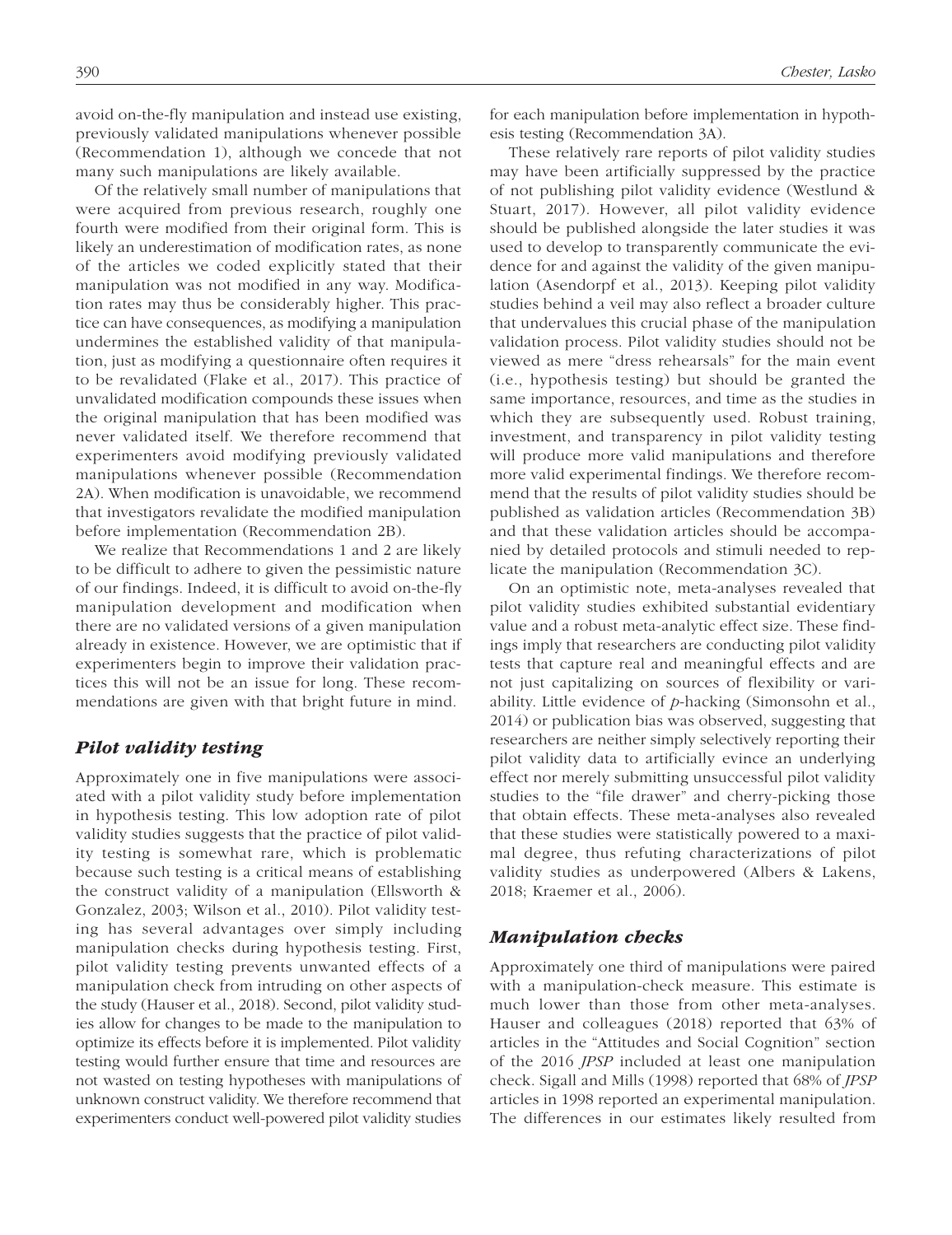our focus on the manipulation level rather than the article level. We focused on the former because articles present multiple studies with multiple manipulations, and article-level analyses obscure these statistics. We also applied a strict definition of a manipulation check, whereas the authors of these other investigations may have counted any measure that the authors referred to as a manipulation check. It is also possible that manipulationcheck prevalence rates have actually decreased in recent years as a result of published critiques of manipulation checks (e.g., Fayant et al., 2017; Sigall & Mills, 1998).

A central issue with manipulation checks is that they intrude on the experiment, calling participants' attention and suspicion to the manipulation and subsequently to the construct under study (Hauser et al., 2018). For instance, asking participants how rejected they felt may raise suspicions about the ball-tossing task from which they were just excluded. Such effects can be manifold and insidious, causing participants to guess at the experimenters' hypotheses, heighten their suspicion, change their thoughts or feelings by reflecting on them, or change the nature of the manipulation itself (Hauser et al., 2018). However, the concerns raised by these critiques are obviated if the manipulation check is administered during the pilot validation of the manipulation and excluded during implementation of the manipulation in hypothesis testing. We therefore recommend that experimenters administer manipulation checks during the pilot validity testing of each manipulation (Recommendation 4A), and postpilot manipulation checks should be administered only if they do not negatively affect other aspects of the study (Recommendation 4B).

Pilot validity studies may differ substantially from the primary experiments that use the manipulations that they seek to validate. Indeed, the presence of other manipulations, measures, and environmental factors might lead a manipulation that exhibited evidence of possessing construct validity to no longer exert its "established" effect on the target construct. When such differences occur between pilot validity studies and focal experiments, including a manipulation check in the focal experiment could establish whether these changes have affected the manipulation's construct validity. If there are legitimate concerns that including a manipulation check could negatively affect the validity of the manipulation, then experimenters could randomly assign participants to either receive the check or not to estimate the effect that the check has on the manipulation's hypothesized effects (assuming sufficient power to detect such effects).

As with the manipulations themselves, the overwhelming majority of manipulation checks were created ad hoc for the given manipulation. The purported validity evidence provided for the manipulation checks was often simple face validity and, in some cases, a Cronbach's α. Many were single-item self-report measures. These forms of purported validity evidence are insufficient for establishing the construct validity of a measure (Flake et al., 2017). Not knowing whether the check captured the latent construct of interest, or instead tapped into some other construct(s), renders any inferences drawn on such measures theoretically compromised. We therefore recommend that experimenters validate the instruments they use as manipulation checks before use in pilot validity testing (Recommendation 4C). Requiring that manipulation checks be validated would entail a large-scale shift in the practices of experimental social psychologists, who would now often find themselves having to preempt new experiments with the task of creating and validating a new state measure. This would require a new emphasis on training in psychometrics, resources devoted to the manipulation-check validation process, and rewards given to those who do so.

Meta-analyses revealed that manipulation checks exhibited evidentiary value and a robust meta-analytic effect size. Although these findings are promising indicators that the manipulations used in these studies exerted true effects that these checks were able to capture, they cannot speak to the underlying construct validity of these manipulation effects. Indeed, just because manipulations exert some effect on their manipulation checks does not tell us whether the intended aspect of the manipulation exerted the observed effect or whether the manipulation checks measured the target construct. Manipulation-check effects were also maximally statistically powered, which implies that manipulations are at least well powered enough to influence their intended constructs. As with pilot validity studies, there was no evidence for publication bias.

#### *Suspicion probes*

Only approximately one tenth of manipulations assessed the extent to which participants were suspicious of the deceptive elements of the study. Although studies vary in the extent to which they are deceptive, almost all experimental manipulations entail some degree of deception in that participants are being influenced without their explicit awareness of the full nature and intent of the manipulation. The majority of studies thus could not estimate the extent to which participants detected their manipulation procedures. Even fewer studies adequately described how suspicion was assessed, often referring vaguely to an experimenter interview or an open-ended survey question. No specific criteria were given for what delineated suspicious from nonsuspicious participants,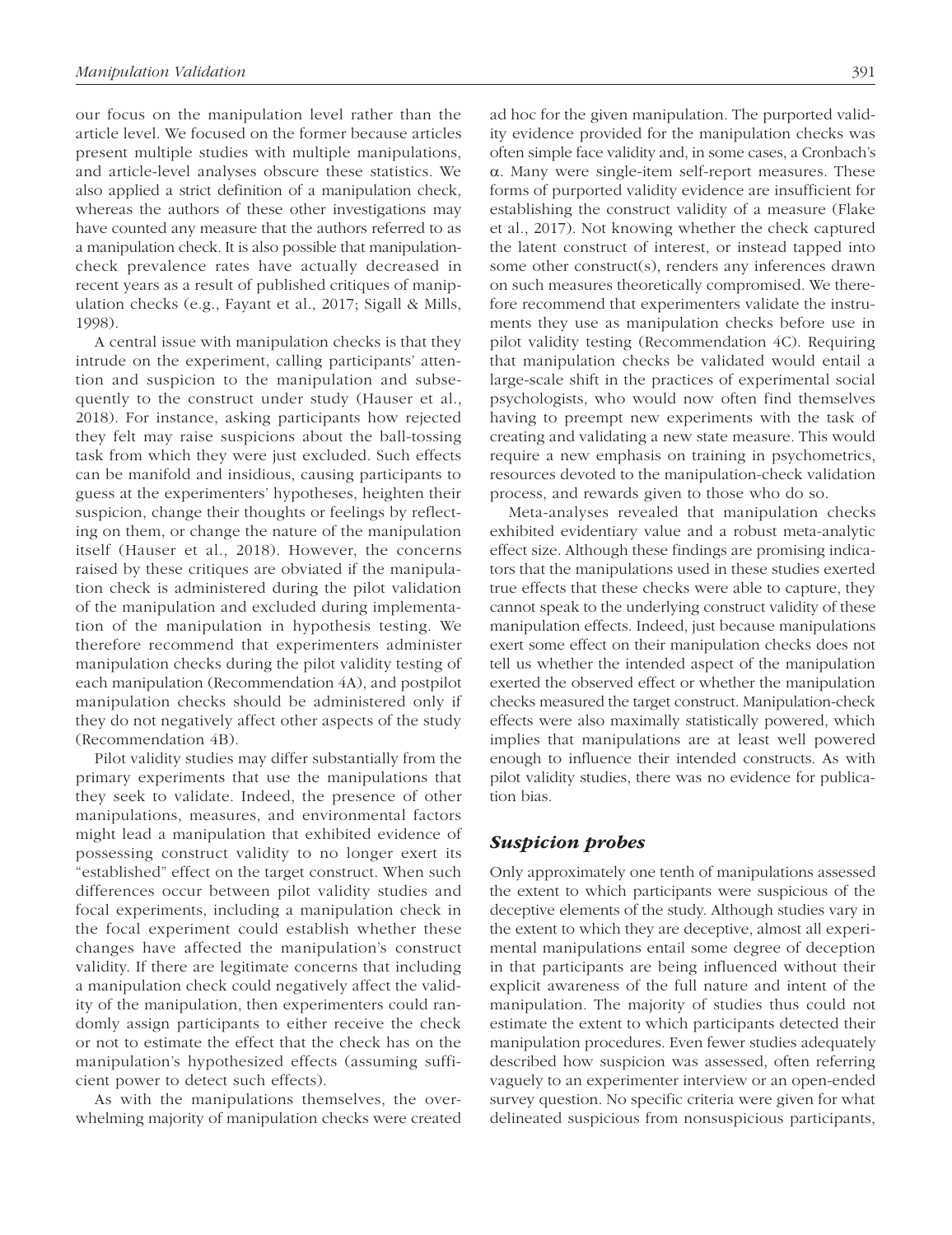and only five studies excluded participants from the former group. Given that no well-validated, standardized suspicion-assessment procedures exist and that there is little in the way of data on what effect that removing suspicious participants from analyses might have on subsequent results (Blackhart et al., 2012), we do not make any recommendations in this domain. Much work is needed to establish the best practices of suspicion assessment and analysis.

# *Size and duration of manipulation effects*

Although many articles established the size of a manipulation's effect on the manipulation check, no manipulation checks repeatedly assessed any manipulation's effect to estimate the time course of these effects. The effect of a given experimental manipulation wanes over time (e.g., Zadro, Boland, & Richardson, 2006), and its time course is a critical element to determine for several reasons. First, experimenters need to know whether the manipulation's effect is still psychologically active at the time point at which they administer their outcome measures and its strength at that given time point. This would allow experimenters to identify an experimental "sweet spot" when the manipulation's effect is strongest. Second, for ethical reasons it is crucial to ensure that the manipulation's effect has adequately decayed by the time the study has ended and participants have returned to the real world. This is especially important when the manipulated process is distressing or interferes with daily functioning (Miketta & Friese, 2019). We therefore recommend that experimenters estimate the time course of their manipulation's effect whenever possible by repeatedly administering manipulation checks during pilot validity testing (Recommendation 5).

## *Estimating the nomological shockwave via discriminant validity checks*

Across the manipulations we surveyed, construct validity was most often assessed (when it was assessed) by estimating the manipulation's effect on the construct that the manipulation was primarily intended to affect. However, a requisite of construct validity is discriminant validity, such that the given manipulation influences the target construct and not a different, confounding construct (Cronbach & Meehl, 1955). Absent this practice, "successful" manipulation checks may obscure the possibility that although the manipulation influences the desired construct, it also affects a related, nontargeted variable to a confounding degree. In this context, discriminant validity can be established by examining the manipulation's nomological shockwave (i.e., the manipulation's effect on other constructs that exist within the target construct's nomological network). This can be done by administering discriminant validity checks, which are measures of constructs within the target construct's nomological network. In its simplest form, the nomological shockwave can be empirically established by demonstrating that the manipulation's largest effect is on the target construct and then exerts progressively weaker and nonoverlapping effects on theoretically related constructs as a function of their proximity to the target construct in the nomological network. We therefore recommend that experimenters administer measures of theoretically related constructs in pilot testing (i.e., discriminant validity checks; Recommendation 6A) and that these measures are used to estimate the nomological shockwave of the manipulation (Recommendation 6B).

Estimating the nomological shockwave by simply comparing effect sizes and their confidence intervals is admittedly a crude empirical approach. The shockwave rests inherently on the assumption that the manipulation exerts a causal effect on the target construct; this target construct then exerts a causal effect on the discriminant validity constructs by virtue of their latent associations. Causal models could ideally test this sequence of effects, although such quantitative approaches are often limited in their abilities to do so (Fiedler, Schott, & Meiser, 2011). Future research is needed to understand the accuracy and utility of using causal modeling to estimate nomological shockwaves.

## *Limitations and future directions*

This project examined only articles from the *JPSP* and did not include a wider array of publication outlets in social psychology. It may be that our assessment of validation practices would change if we had cast a wider meta-analytic net. Future work should test whether our findings are replicated by studies reported in other journals and in other subfields of psychology. Other experimentally focused fields such as cognitive, developmental, and biological psychology may also vary in their approaches to the validation of their experimental manipulations. Future research is needed in these areas to see whether this is the case. We also used subjective codes and definitions of the manipulation features that we coded, allowing for our own biases to have influenced our findings. We have made all of our codes publicly available so that interested parties might review them for such biases and modify the codes according to their own sensibilities and examine their effect on our results. Indeed, although we do not see our findings as conclusive, the coded data set we have created will be a resource for other investigators to examine in the future.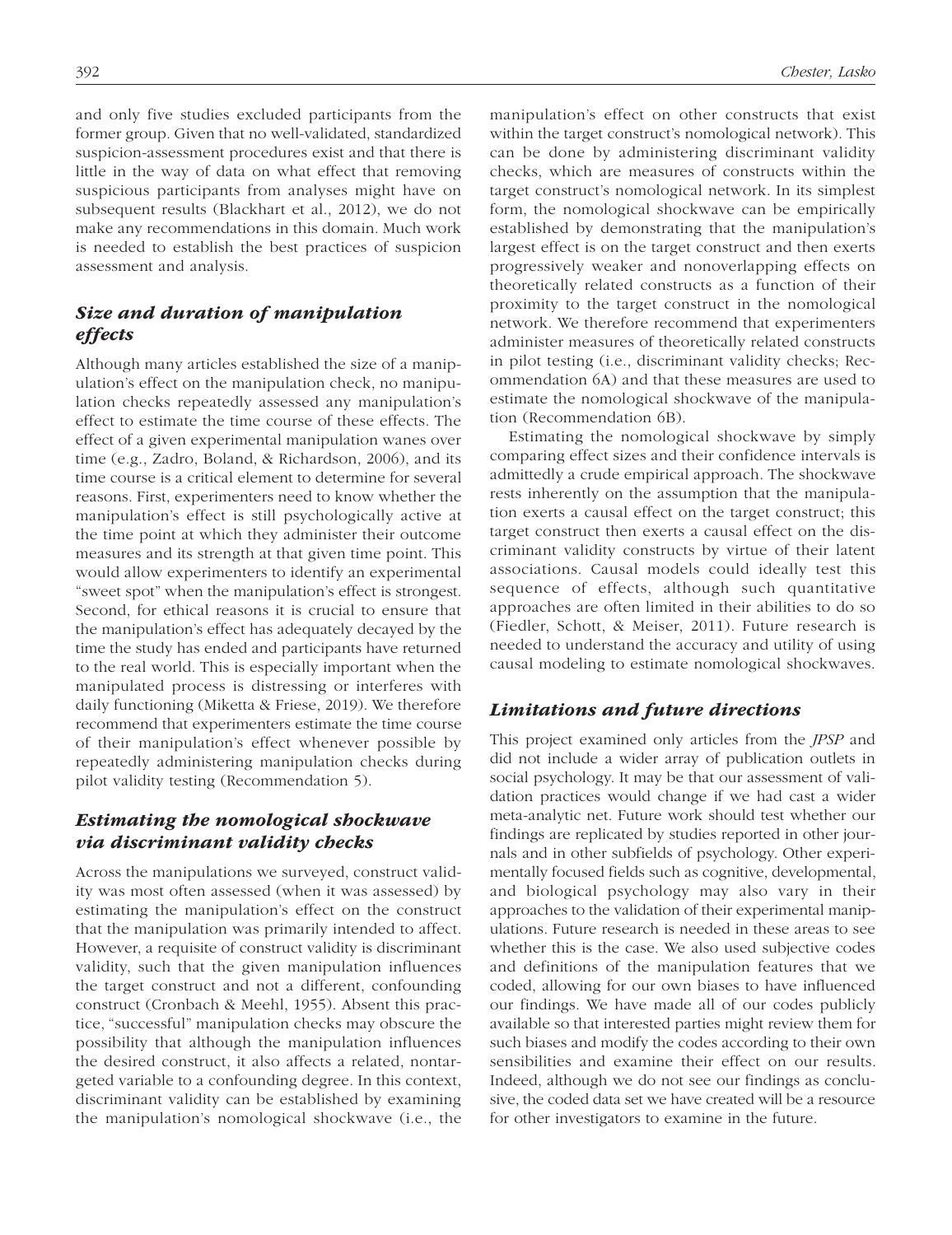## Conclusion

Experimental manipulations are the methodological foundation of much of social psychology. Our metaanalytic review suggests that the construct validity of such manipulations rests on practices that could be improved. We have made recommendations for how to make such changes that largely revolve around translating the validation approach taken toward personality questionnaires to experimental manipulations. This new model would entail that validated manipulations are used whenever available and that when new manipulations are created they are validated (i.e., pilot validated) before implementation in hypothesis testing. Validity would then be established by demonstrating that the manipulation has its strongest effect on the target construct and theoretically appropriate effects on the nomological network surrounding it. Adopting this model would mean a dramatic change in practices for most laboratories in experimental social psychology. The costs inherent in doing so should be counteracted by a rise in replicability and veridicality of the field's findings. We hope that our assessment of the field's practices is an important initial step in that direction.

# Appendix: Peer Reviewer Manipulation Information Checklist

Below are pieces of information that should be included for research using experimental manipulations in psychology. If any of this information is missing, peer reviewers should consider requesting that the authors ensure that it is explicitly stated in the article.

- The number of manipulations in each study
- The number of conditions in each manipulation
- The definition of the construct that each manipulation was intended to affect
- Whether each manipulation was administered between or within participants
- Whether random assignment (for between-participants designs) or counterbalancing (for within-participants designs) were used in each manipulation
- How random assignment or counterbalancing was conducted in each manipulation
- Whether each manipulation was acquired from previous research or newly created for the study
- The preexisting validity evidence for each manipulation that was acquired from previous research
- Whether each manipulation that was acquired from previous research was modified from the version of the manipulation detailed in the previous research
- The validity evidence for each manipulation that was modified from previous research
- Whether each manipulation was pilot-tested before implementation
- The validity evidence for each measure used in each pilot study
- The pilot validity evidence for each manipulation that was pilot-tested
- The detailed methods and results of each pilot study
- Whether each manipulation was paired with a manipulation check that quantified the manipulation's target construct
- The validity evidence for each manipulation check
- Whether each manipulation was paired with a discriminant validity check that quantified potentially confounding constructs
- The validity evidence for each discriminant validity check
- Whether deception by omission was used for each manipulation (i.e., facts about the manipulation were withheld from participants)
- Whether deception by commission was used for each manipulation (i.e., untrue information about the manipulation was provided to participants)
- Whether each deceptive manipulation was paired with a suspicion probe
- The methodological details of each suspicion probe
- The validity evidence for each suspicion probe
- How each suspicion probe was scored
- How participants were deemed to be suspicious or not for each suspicion probe
- How suspicious participants were handled (e.g., excluded from analysis, suspicion used as a covariate) in each manipulation study

#### **Transparency**

*Action Editor:* Richard Lucas

*Editor:* Laura A. King

*Declaration of Conflicting Interests*

The author(s) declared that there were no conflicts of interest with respect to the authorship or the publication of this article.

*Funding*

This work was supported by National Institute on Alcohol Abuse and Alcoholism Grant K01-AA026647 (to D. S. Chester).

## ORCID iD

David S. Chester **b** <https://orcid.org/0000-0002-9383-7138>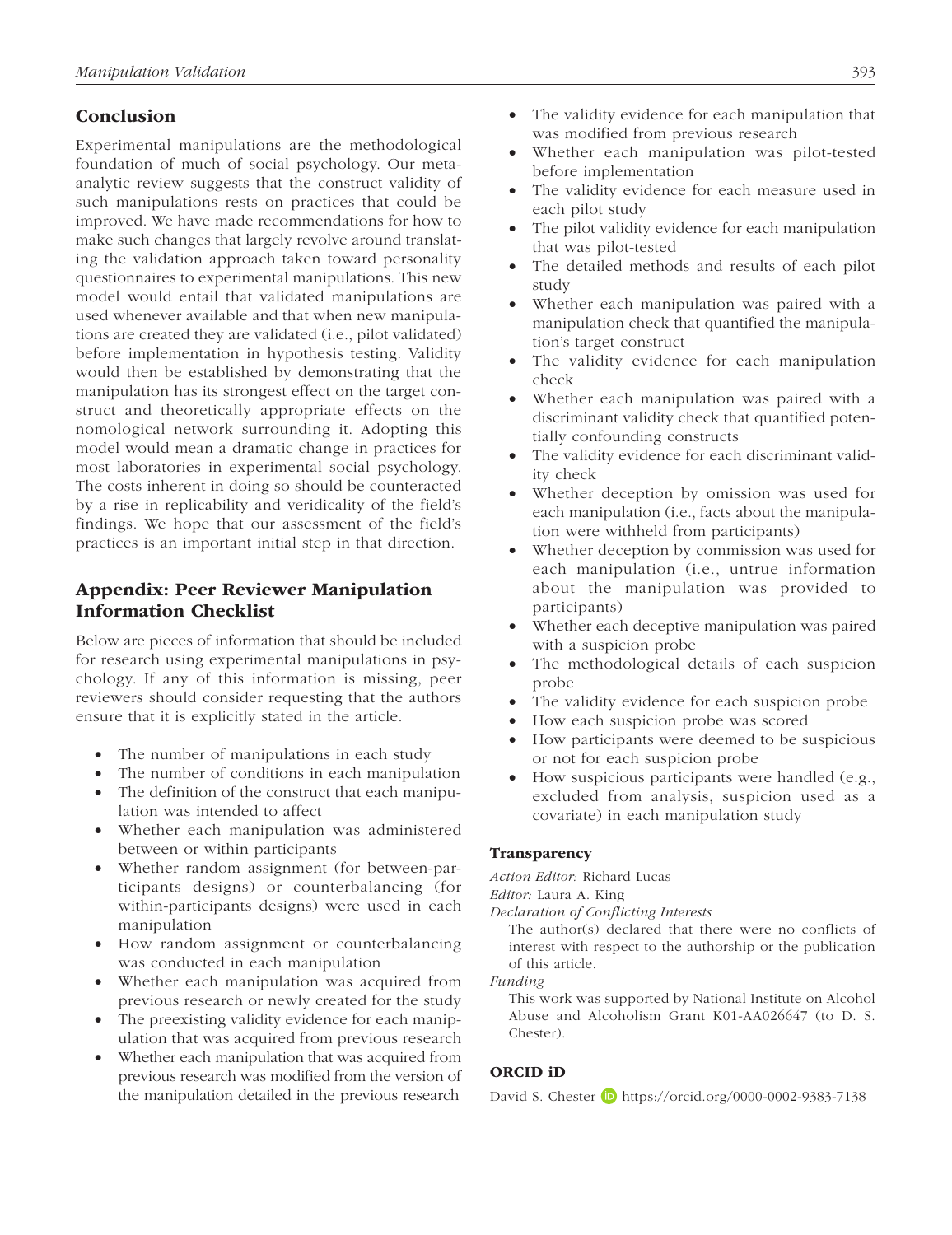#### Acknowledgments

This project was intended to capture an exploratory snapshot of the literature; therefore, no hypotheses were advanced a priori. The preregistration and amended plan for the current research have been made publicly available via [https://osf](https://osf
.io/rtbwj) [.io/rtbwj](https://osf
.io/rtbwj) and [https://osf.io/zvg3a,](https://osf.io/zvg3a) respectively. The disclosure table of all included studies and their associated codes have been made publicly available via [https://osf.io/je9xu/files.](https://osf.io/je9xu/files)

#### Supplemental Material

Additional supporting information can be found at [http://](http://journals.sagepub.com/doi/suppl/10.1177/1745691620950684) [journals.sagepub.com/doi/suppl/10.1177/1745691620950684](http://journals.sagepub.com/doi/suppl/10.1177/1745691620950684)

#### References

- Aberson, C. L. (2019). *Applied power analysis for the behavioral sciences*. New York, NY: Routledge.
- Albers, C., & Lakens, D. (2018). When power analyses based on pilot data are biased: Inaccurate effect size estimators and follow-up bias. *Journal of Experimental Social Psychology*, *74*, 187–195.
- American Educational Research Association, American Psychological Association, & National Council on Measurement in Education. (2014). *Standards for educational and psychological testing*. Washington, DC: American Educational Research Association.
- Asendorpf, J. B., Conner, M., De Fruyt, F., De Houwer, J., Denissen, J. J., Fiedler, K., . . . Perugini, M. (2013). Recommendations for increasing replicability in psychology. *European Journal of Personality*, *27*, 108–119.
- Benson, J. (1998). Developing a strong program of construct validation: A test anxiety example. *Educational Measurement: Issues and Practice*, *17*(1), 10–17.
- Berkowitz, L., & Donnerstein, E. (1982). External validity is more than skin deep: Some answers to criticisms of laboratory experiments. *American Psychologist*, *37*, 245–257.
- Blackhart, G. C., Brown, K. E., Clark, T., Pierce, D. L., & Shell, K. (2012). Assessing the adequacy of postexperimental inquiries in deception research and the factors that promote participant honesty. *Behavior Research Methods*, *44*, 24–40.
- Borsboom, D., Mellenbergh, G. J., & van Heerden, J. (2004). The concept of validity. *Psychological Review*, *111*, 1061–1071.
- Brewer, M. B. (2000). Research design and issues of validity. In H. T. Reis & C. M. Judd (Eds.), *Handbook of research: Methods in social and personality psychology* (pp. 3–39). New York, NY: Cambridge University Press.
- Campbell, D. T. (1957). Factors relevant to the validity of experiments in social settings. *Psychological Bulletin*, *54*, 297–312.
- Campbell, D. T. (1969). Prospective: Artifact and control. In R. Rosenthal & R. L. Rosnow (Eds.), *Artifact in behavioral research* (pp. 351–382). San Diego, CA: Academic Press.
- Chester, D. S., DeWall, C. N., & Pond, R. S. (2016). The push of social pain: Does rejection's sting motivate subsequent social reconnection? *Cognitive, Affective, & Behavioral Neuroscience*, *16*, 541–550.
- Clark, L. A., & Watson, D. (2019). Constructing validity: New developments in creating objective measuring instruments. *Psychological Assessment*, *31*, 1412–1427.
- Cook, T. D., & Campbell, D. T. (1979). *Quasi-experimentation: Design & analysis issues for field settings*. Chicago, IL: Rand McNally.
- Cronbach, L., & Meehl, P. (1955). Construct validity in psychological tests. *Psychological Bulletin*, *52*, 281–302.
- Donate, A. P. G., Marques, L. M., Lapenta, O. M., Asthana, M. K., Amodio, D., & Boggio, P. S. (2017). Ostracism via virtual chat room: Effects on basic needs, anger and pain. *PLOS ONE*, *12*(9), Article e0184215. doi:10.1371/journal .pone.0184215
- Ellsworth, P. C., & Gonzalez, R. (2003). Questions and comparisons: Methods of research in social psychology. In M. Hogg & J. Cooper (Eds.), *The SAGE handbook of social psychology* (pp. 24–42). Thousand Oaks, CA: SAGE.
- Embretson, S. (1983). Construct validity: Construct representation versus nomothetic span. *Psychological Bulletin*, *93*, 179–197.
- Fayant, M. P., Sigall, H., Lemonnier, A., Retsin, E., & Alexopoulos, T. (2017). On the limitations of manipulation checks: An obstacle toward cumulative science. *Psychology*, *30*, 125–130.
- Fiedler, K., Schott, M., & Meiser, T. (2011). What mediation analysis can (not) do. *Journal of Experimental Social Psychology*, *47*, 1231–1236.
- Flake, J. K., Pek, J., & Hehman, E. (2017). Construct validation in social and personality research: Current practice and recommendations. *Social Psychological and Personality Science*, *8*, 370–378.
- Garner, W., Hake, H., & Eriksen, C. (1956). Operationism and the concept of perception. *Psychological Review*, *63*, 149–159.
- Gill, M., & Cerce, S. (2017). He never willed to have the will he has: Historicist narratives, "civilized" blame, and the need to distinguish two notions of free will. *Journal of Personality and Social Psychology*, *112*, 361–382.
- Gonsalkorale, K., & Williams, K. D. (2007). The KKK won't let me play: Ostracism even by a despised outgroup hurts. *European Journal of Social Psychology*, *37*, 1176–1186.
- Grand, J. A., Ryan, A. M., Schmitt, N., & Hmurovic, J. (2010). How far does stereotype threat reach? The potential detriment of face validity in cognitive ability testing. *Human Performance*, *24*, 1–28.
- Gray, K. (2017). How to map theory: Reliable methods are fruitless without rigorous theory. *Perspectives on Psychological Science*, *12*, 731–741.
- Haslam, S. A., & McGarty, C. (2004). Experimental design and causality in social psychological research. In C. Sanson, C. C. Morf, & A. T. Panter (Eds.), *Handbook of methods in social psychology* (pp. 235–264). Thousand Oaks, CA: SAGE.
- Hauser, D. J., Ellsworth, P. C., & Gonzalez, R. (2018). Are manipulation checks necessary? *Frontiers in Psychology*, *9*, Article 998. doi:10.3389/fpsyg.2018.00998
- Haynes, S. N., Richard, D. C., & Kubany, E. S. (1995). Content validity in psychological assessment: A functional